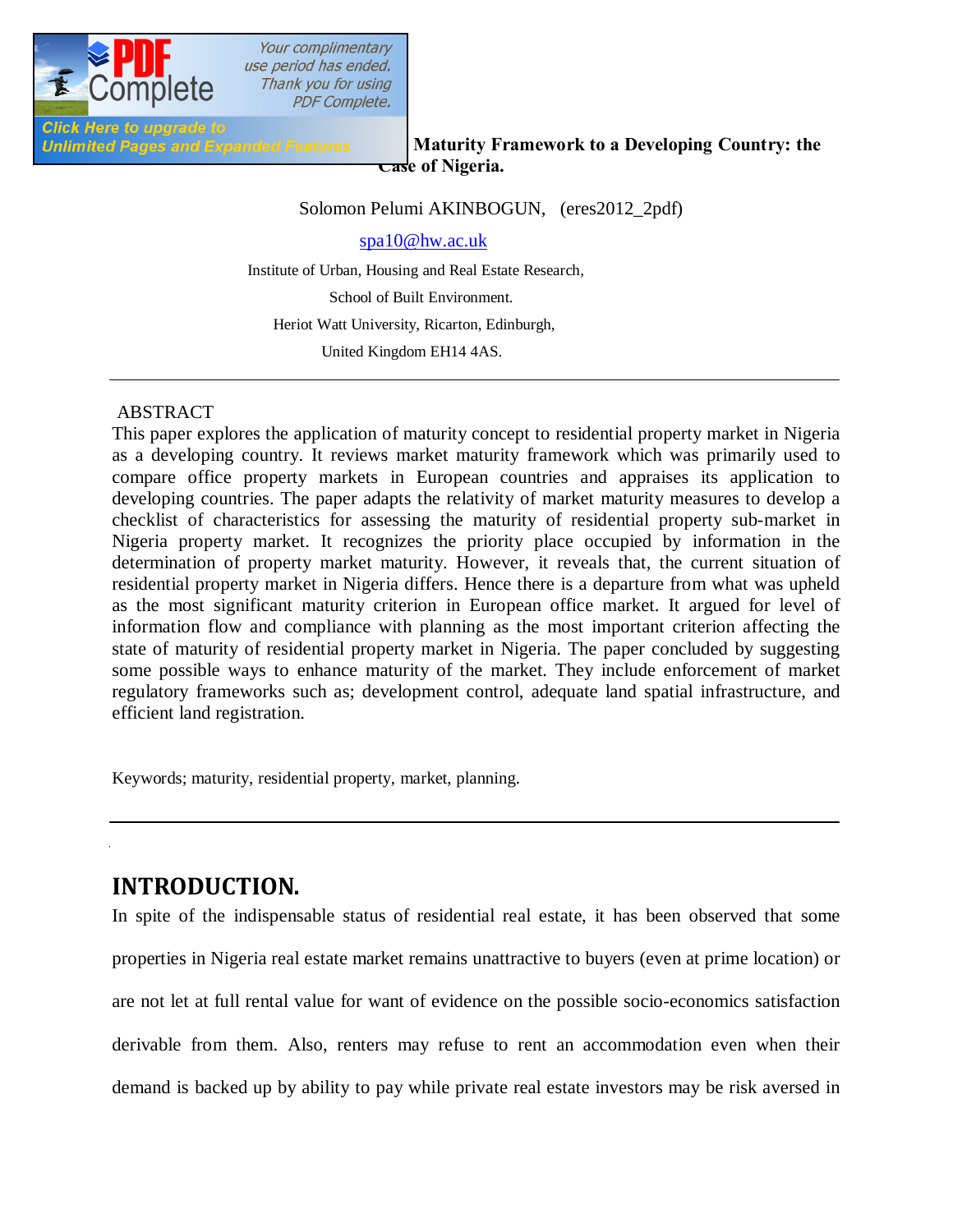### **Unlimited Pages and Expanded Features**

**Click Here to upgrade to Example 10 Click Here to upgrade to Click Here to upgrade to** 

property market. Basically, the relationship between real property and it the use is a function of market maturity and the institutional framework. Consequently, any misuse of property right with the capability of causing a sea of undesirable socio-economic changes will discourage potential buyers while existing renters may pull out to areas with high element of property market maturity. Unlike stock market where maturity is known with certainty, property market is generally conceived as imperfect market with unique characteristics which confine it to maturity measure to relative measures. In order to understand this concept, it is necessary to appreciate the influence of changes in real property to socio-economic character and the responsiveness of property market participants to it. Therefore, this paper attempts to develop a framework which could help to assess the level of maturity of the residential property sub-sector in Nigeria property market. The paper is divided into five sections. Section two examine the meaning of maturity while section three sees maturity as a subject of global debate and provides a review on market maturity from a list of authors to examine previous criteria which capture the expected features of a mature market. These are improved upon in section four to establish a benchmark for measuring residential property market maturity with reference to Nigeria. Section five concludes by proffering some useful ideas that might help to entrench maturity in the Nigeria property market and provide focus for future research based on the current man land relationship in Nigeria.

#### **Meaning of Maturity**

The meaning of maturity as applied to all sphere of life is largely relative; hence the case of property market is not an exception. It is also noted that the definition for this concept has been neglected in existing literature though it is obvious that certain elements constitute maturity. The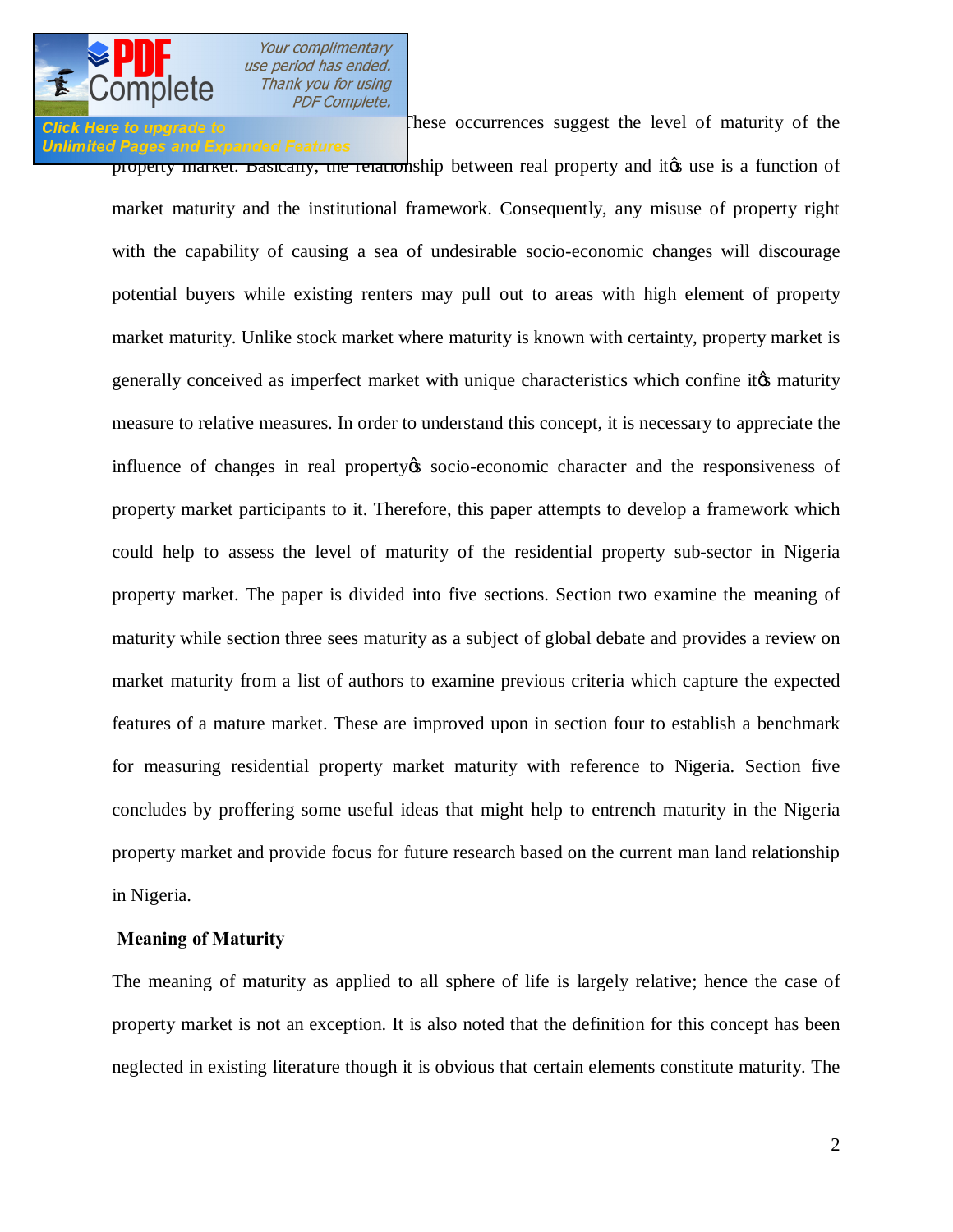## **Unlimited Pages and Expanded Features**

**Click Here to upgrade to concept in the property market was given by Keogh et al (1994)** 

who opined that the concept is quite complex and no single rule or definition could be used to classify a property market as mature or not. They define mature market as a market which is generally open with sufficient information flow to outsiders. It could be defined from a in a relative term as a state when the market is able to meet certain desirable prescriptive qualities. It is a market that offers a win-win situation to all parties likely to be directly or indirectly affected in the use and transaction of interest in real property. Maturity in property market is subjectively determined; it is more of normative economics ideal which incorporates value judgement and expressing supports for certain desirable market qualities. The positive economics aspect of this concept determines the current situation of the market, hence the mature and immature real estate market typology. Normative as it were, the richness of it the element in a market determines the attractiveness of real estate as a good choice of investment vehicle and decision not to lease it as consumption goods.

### **Maturity of Real Property Market.**

Arguably, the concept of maturity in the property market has enjoyed more contributions from researchers mainly from developed countries and recently to emerging transition countries. In the international scene, market maturity has been widely discussed by several academics but not restricted to the works of Keogh and DøArcy  $(1994)$ , DøArcy and Keogh (1997), Chin and Dent (2005), Lee (2005), Armitage (1996), and Lim (2000). A popular opinion about these scholars is the recognition given to the works of Keogh & DøArcy (1994) as a good base for determination of property market maturity.

<sup>&</sup>lt;sup>1</sup> Keogh & DøArcy (1994) Market Maturity and Property Market Behaviour: A European Comparison of Mature and Emerging Market, *Journal of Property Research, Vol.11(3), pp.215-235.*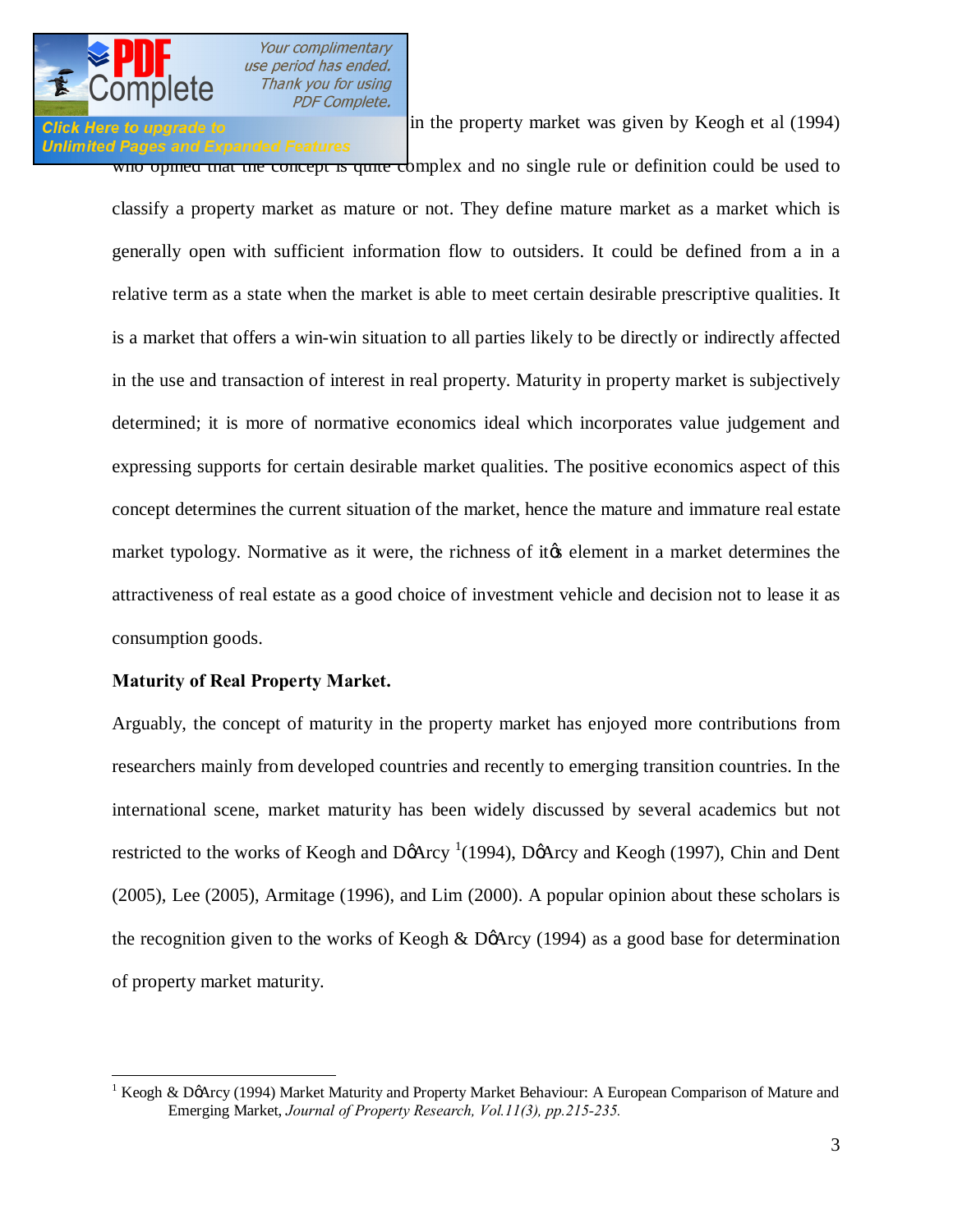

### **Click Here to upgrade to Exercise 2004** oncept is quite complex and no single rule or definition **Unlimited Pages and Expanded Features**

could be used to classify a property market as mature or not. They observed that a property market may take a traditional and simple form in which the real estate sector is poorly developed and lacks an identifiable separate market for users of and investors of interest. Alternatively, it may be highly mature with sophisticated and a well established estate profession reflecting difficult requisite for use and investment. Their study established six criteria for determining property market maturity using subjective judgement that classified each criterion into low, medium and highest.

The Principal Characteristics of Property Market Maturity

- · *Existence of a sophisticated profession with its associated institutions and networks*
- · *Extensive information flow and research activities*
- · *Flexible market adjustment in both the short and long run*
- · *Market openness in spatial, functional and sectoral terms*
- · *Standardisation of property rights and market practice*
- · *Accommodation of a full range of use and investment objectives*

 *Source: Keogh et al (1994)* 

The criteria were used as a framework to assess maturity of three case study office markets in London, Barcelona and Milan. They noted the significant role played by legislation in the emergence and maturity of London property market. Specific reference was made to the contributions of the Landlord and Tenant Act promulgated in 1954 for the development of a contemporary property investment market offering security to tenantsø tenure, secure market value true rent adjustment and efficiency in property utilisation. Also, they noted that the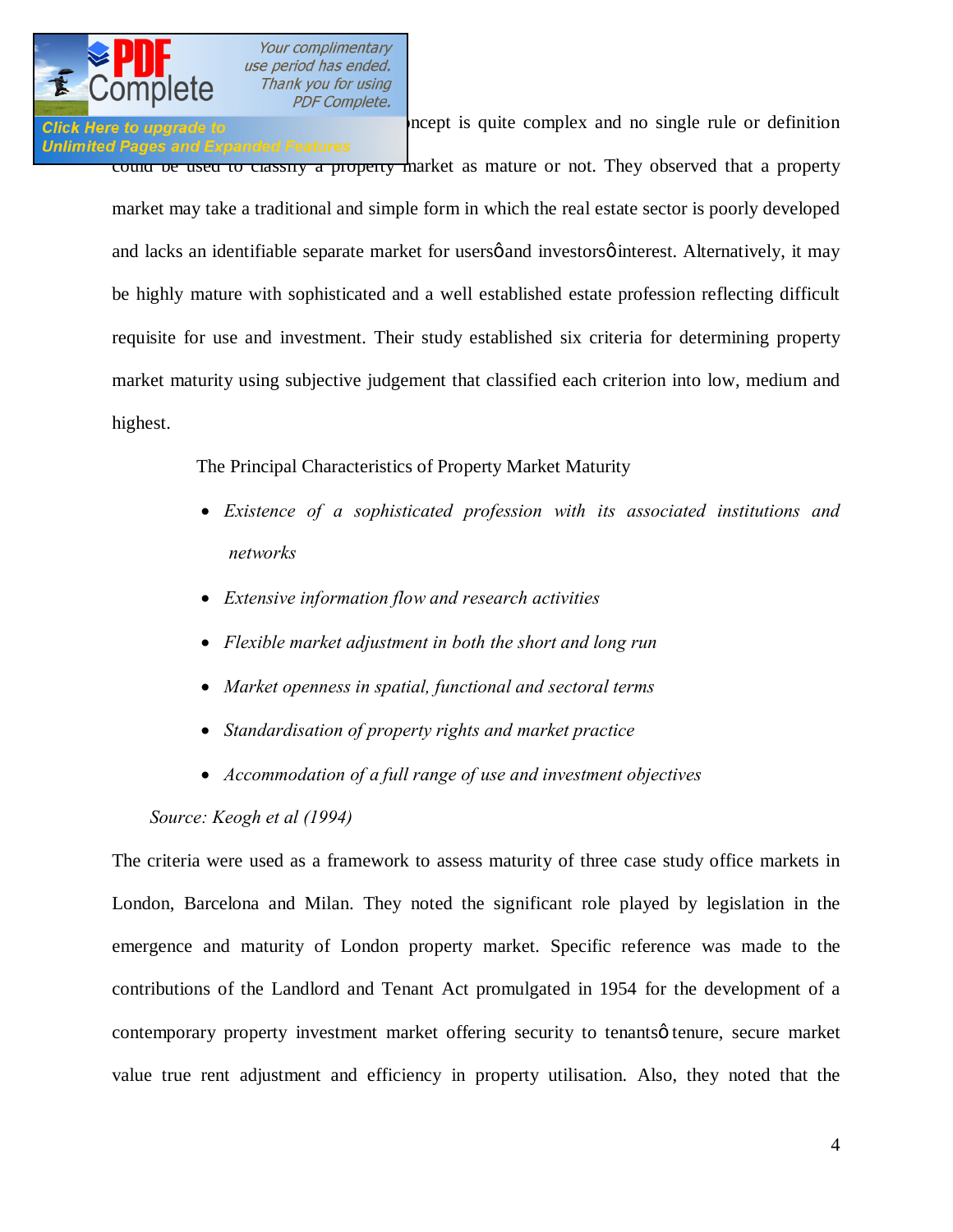

## **Unlimited Pages and Expanded Features**

**Click Here to upgrade to [alignment of the property market partici](http://www.pdfcomplete.com/cms/hppl/tabid/108/Default.aspx?r=q8b3uige22)pants within a highly professionalized property market is** a key factor which allea the maturity of the property market during the post war era. It was recorded that established professional bodies, for instance RICS helps to set standard and validate educational programme for vocational qualification to reduce quackery which may dent the profession<sub>of</sub> image. They observed that the volume of property transaction has significant impact on the maturity of British property market as CEC (1991) revealed that 90 percent of transaction passed through the hand of professionals. There is no gainsaying that the highly professionalized British market has helped to reduce the incidences of fraud that would have sprouted to take advantage of the massive property market in London.

On the other hand, their report illustrated an interesting phenomenon where legislation performed an opposing role to determine the state of property market maturity in Barcelona as opposed to the role of Landlord Tenant Act in London. They observed that Barcelona is dominated by ownership tenure, hence the enactment of a law to secure and stabilise tenants  $\varphi$ tenure. Therefore, it was recorded that all the pre 1985 leases were lopsided, placing landlords at a disadvantage position by offering automatic rent renewal to tenants. Although the law made provision for periodic rent review but it was rarely done to reflect the potential rental value, attempts to achieve this by regaining their property for redevelopment or refurbishment is further frustrated by a punitive proviso mandating them to compensate or provide alternative accommodation to cover inconveniences suffered by the tenants. The pre 1985 leases in Barcelona shows that it was pretty difficult for property to keep pace with the vagaries of the economics factors, such as inflation and redevelopment potential to maximize rental income. They reported that the enactment of Boyer taw in 1985 nullifies automatic absolute right to lease renewal and allowed more frequent rent renewal as well as building redevelopment. Keogh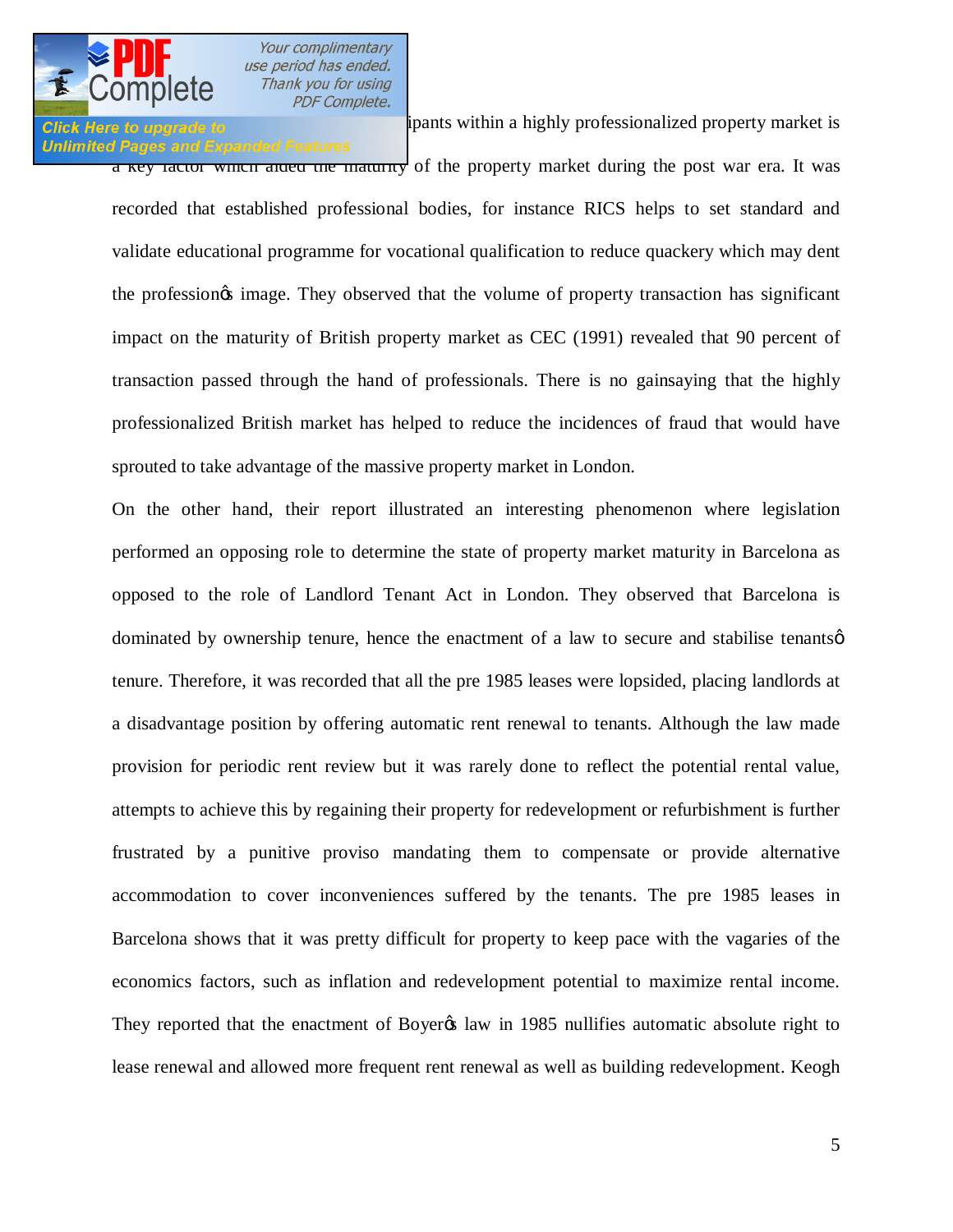

#### **Unlimited Pages and Expanded Features**

**Effect all not be achieved, given the massive number of pre 1985** lease contracts dominating the market and restricting it to an emerging market.

The Milan office market revealed similar property market evolutionary pattern as institutional and political factors affected opportunities of a wide range of uses and investment objectives expected of a matured market. They noted that instability and flux in post-war political system and high level of corruption created massive uncertainty in Milan real estate transaction. The market is further affected by a highly fragmented real estate real estate practice, with over 4,000 independent real estate agents operating in Milan alone. The study also revealed that social network remains the surest means of information flow which diminished professionalization and accessibility to accurate information flow in the property market.

The study confirmed London as a mature market while Barcelona and Milan were classified as emerging markets. However, the classification remains debatable as no scientific means was employed to calibrate the yardsticks employed, although an element of this fact is recognised in the conclusion of their paper. They noted that maturity needs to be articulated in more detail than the adopted conventional method and that there is no single evolutionary path which will be followed by all property market to determine maturity. They concluded that the important issue about maturity is the responsiveness of the market to opportunities and constraints offered by the wider economy, its system of social relations and institutional norms noting that the hallmark of a mature property market is in its flexibility to accommodate a full range of use and investment objectives. The study failed to explain the full range of uses expected to be permitted by supposed mature property market but mentioned the potential expectation of a mature market to separate user and investors o rights through the creation of licences or tenancies. They opined that, subject to the diverse motives of holding land and residential properties, varying growth and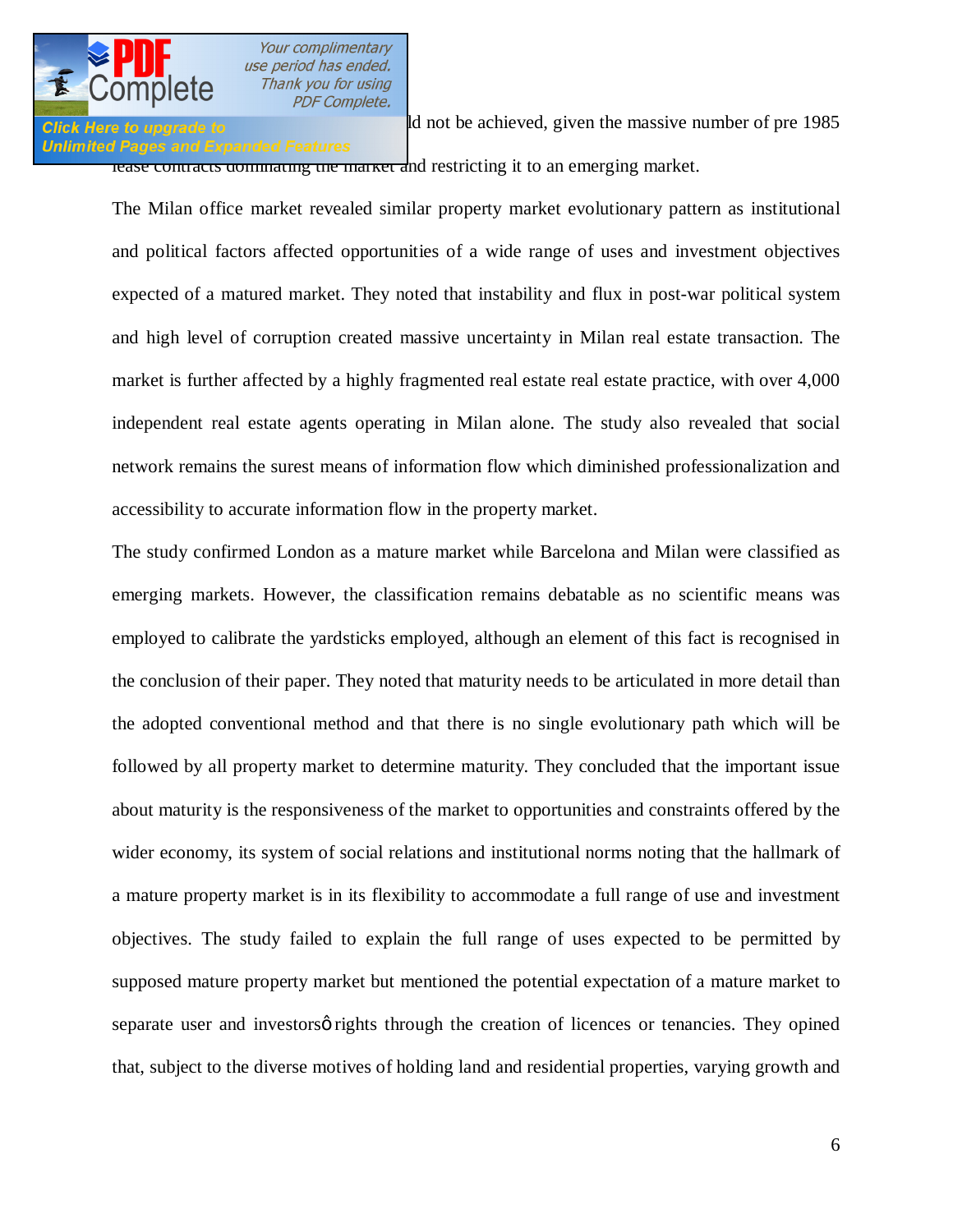# **Unlimited Pages and Expanded Features**

**Click Here to upgrade to repulse the sundry legal and fiscal environment facing actors in the market, a mature** 

market will need to offer wide ranging opportunities to tailor property right to individual requirement. As it were, the study is somewhat inconclusive on the extent of right of use permissible by mature market within the confines of regulatory framework. The big question is, should a mature property market meet the requirement of; individual landlords to the detriment of property value, tenantsø satisfaction and sustainable development of the city? This gap may creates freedom for misconception by private residential property owners and encourage the use of residential land and housing for uses which constitute negative externality on urban economics. For instance, the use of residential land and housing for corpse interment as opposed to cemetery purposefully designed as receptacles for human corpse may be premised on the permissiveness of wide range of use expected of mature property market. Similar to other previous studies, the study provided no specific definition for market maturity other than certain desirable characteristics of which accommodation of wide range of users and investorsø and openness is of utmost importance. Also, the study was highly disposed to economic fundamental which also determines performance and profitability. This is further exemplified by the use of the established framework and subsequent adoption by other researchers for measuring maturity of the commercial office market where profitability is of profound interest to property investors. This practically limits absolute acceptability of the maturity framework for other sub-sectors of the property market where economic and social factors are equally prioritised to determine highest and best use for sustainable development. Given the variation in land use pattern between Nigeria and European countries where Keoghos maturity framework were successfully applied, it would be erroneous to uphold permissiveness of wide range of investment objectives as the hallmark of market maturity in an environment characterized with conflicting land use pattern. It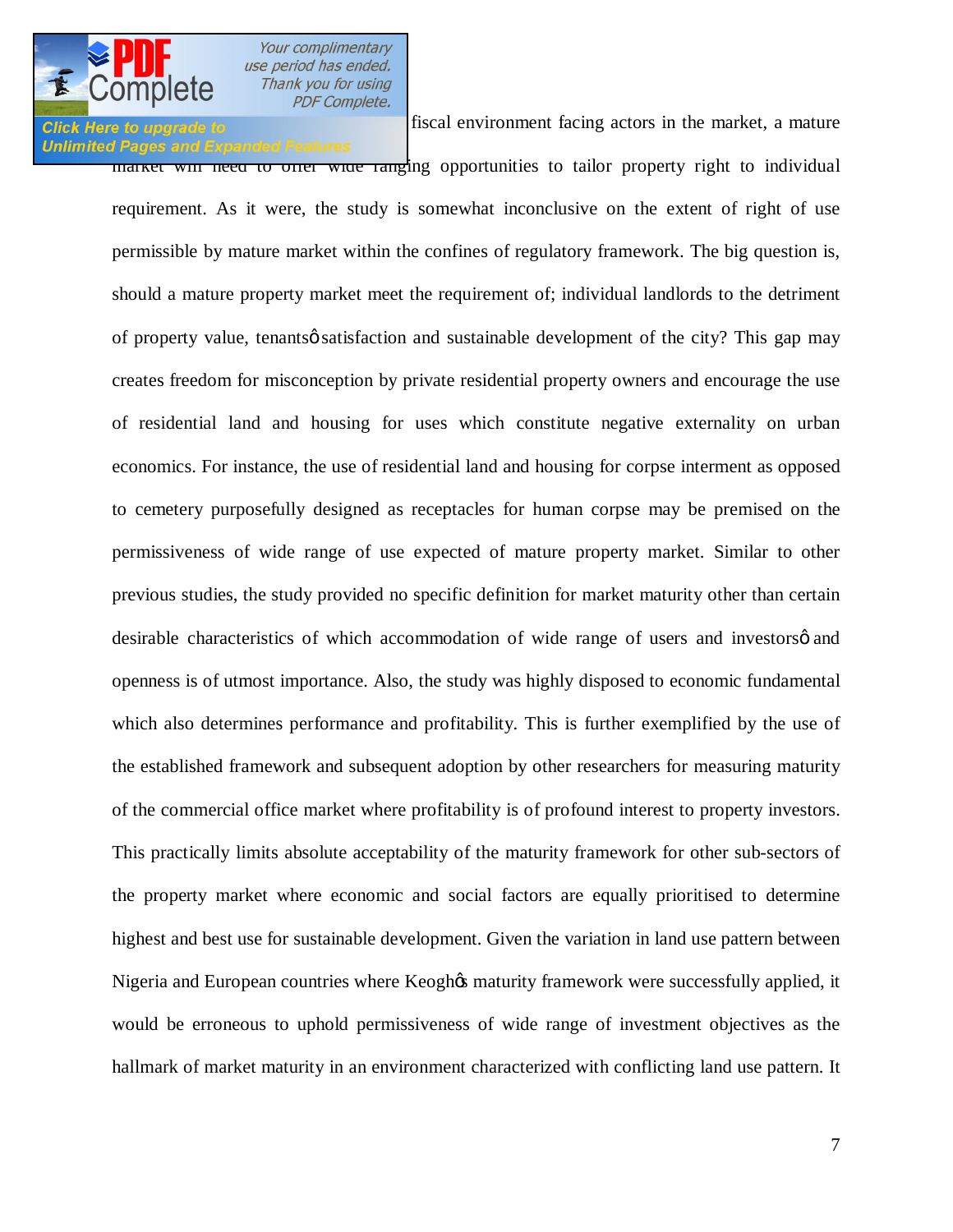

### **Unlimited Pages and Expanded Features**

**Click Here to upgrade to by a system to ensure the minimum** land use regulation has been followed by land

users before mentioning the need to permits other range of use and investment objectives. Keogh noted that Maturity is a function of the quality of property offered to the market; however this can only be achieved having observed the operating planning regulations in an area. Perhaps, compliance with master plan is not a major challenge in Europe where the framework has been applied to assess market maturity, but relatively, it is a major land use problem plaguing African cities. Therefore, since it widely accepted that market maturity is measured in relative term, it is argued that the peculiar man land relationship in Nigeria should consider high level of compliance with planning permission as a leading criterion for measuring market maturity in Nigeria and perhaps most African nations with similar situation.

<sup>2</sup>Chin et al (2005), adopted the market maturity framework developed by Keogh et al (1994) to carry out a study on impact of maturity on office development in South East Asia. They attempted to make an improvement upon the methodology by ranking the established maturity criteria and setting a scale from 1 to 10 to facilitate easy understanding of the rating, such that 1 represent least developed and 10 represent most developed. Their findings revealed an array of mix markets at different evolutionary stage offering appreciable range of opportunities to investment activities with efficient property market operation. Although, their analysis shows that investment flexibility is a factor which is still less mature in both cities, the property market in Hongkong and Singapore were considered matured as both cities offered range of opportunities to investment activities and efficient operation of their property market to confirm the requirement of mature market developed by Keogh (1994). The implication of their opinion suggests that, it is not necessary to meet all the maturity criteria in order to classify a property

<sup>&</sup>lt;sup>2</sup> Chin & Dent (2005) An Analysis of the level of Maturity in South-East Asian Property Markets, Pacific Rim Property Research Journal, Vol.11. 4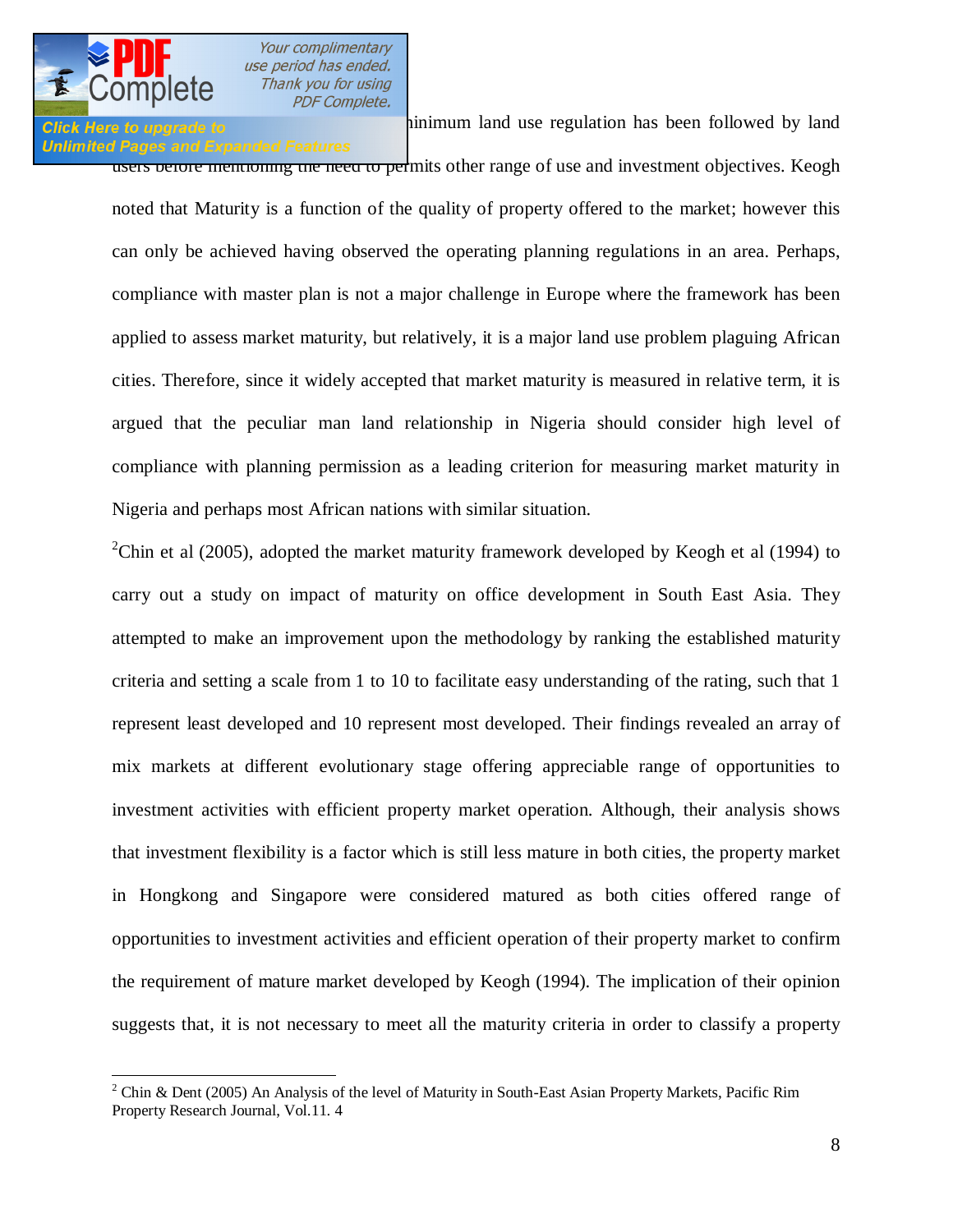# **Unlimited Pages and Expanded Features**

**Click Here to upgrade to**  $\frac{1}{2}$  as did not assign a specific higher value to the dominant criterion in the determination of market maturity. This is somewhat misleading, a vacuum is left as to what level of range of opportunities is necessary to pronounce maturity while other criteria are rated low. Also, a critical look at their claimed improvement on Keoghos study showed that the judgement for assigning any specific value on a given yardstick is subjective, lacking data from which reliable objective judgement could be pronounced.

 $3$ Lee (2001) provided a general view on property market maturity; he expanded on Keogh et al work but was silent on the adoption of the six maturity framework criteria for commercial office property only. He did not establish different maturity criteria, but he treated transparency as an issue independent of maturity to attract foreign investor to invest in emerging property market in Taiwan, Phillipines, Malaysia, Vietnam, and China. However, it is clear that his study was premised on economic fundamental as the focus of his study was to examine the risk of investing in the real estate market of the Asian region. He adapted the five criteria for determining the level of transparency developed by Gordon 2000. These include;

- · *Presences of public and private performance indices*
- · *Quality of market and fundamental research*
- · *Availability of reliable financial statement*
- · *Alignment of interests among directors, managers and investors; and*
- · *Taxes, penalties and restrictions on cross border transactions*

His findings show that there is a positive relationship between the maturity and transparency in the property market. For instance China and Vietnam were rated emerging market with low level of transparency while Singapore and Hongkong were tending towards maturity with high level of

<sup>&</sup>lt;sup>3</sup> Lee. S (2001), The Risk of Investing in Real Estate Market of the Asian Region, Working Paper in Department of Land Management and Development , pp.1-18 The University of Reading.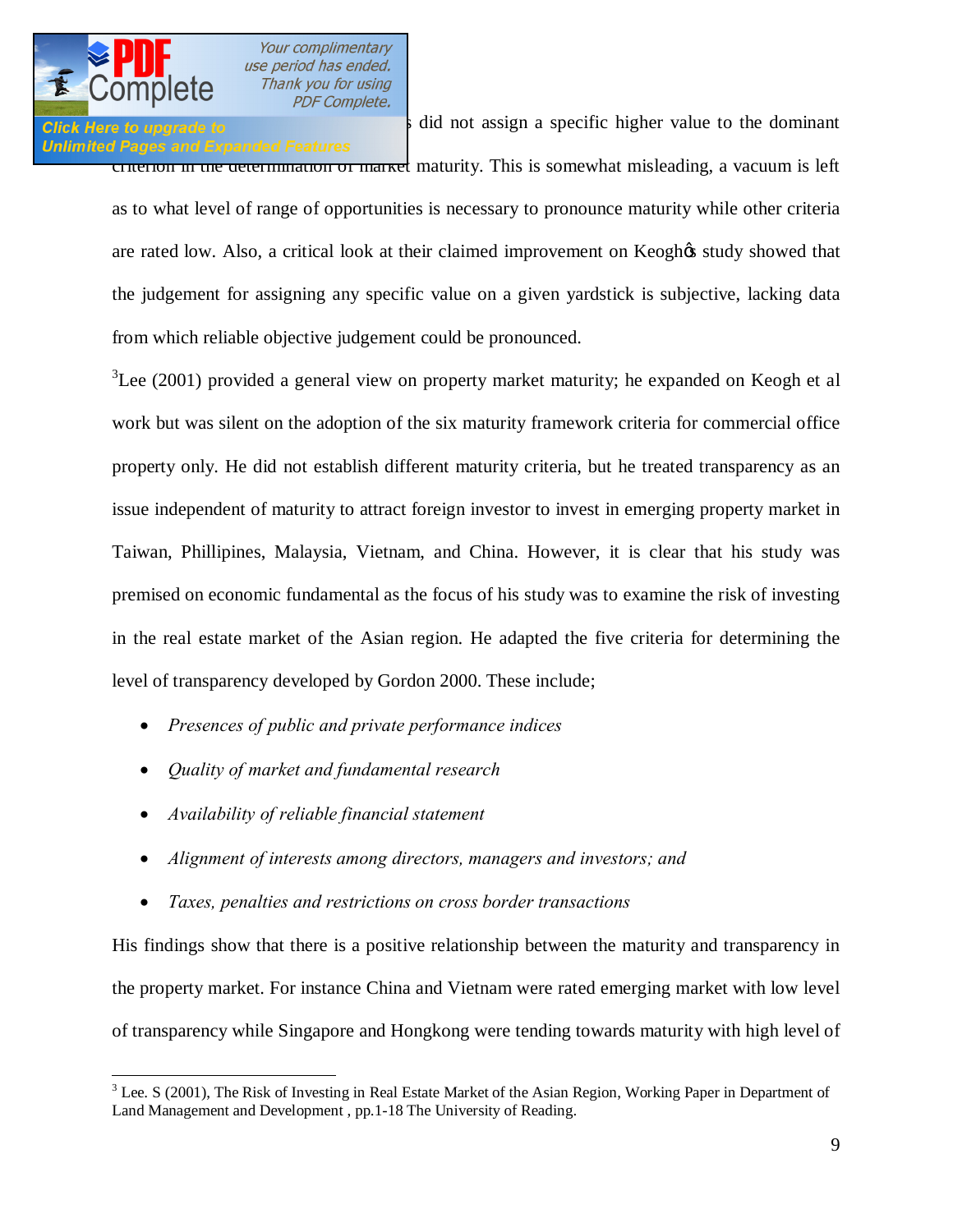

# **Unlimited Pages and Expanded Features**

**Click Here to upgrade to Exercise 2016** ion for independent treatment of transparency rather than a criterion under maturity framework in his investigation of property market investment risk in the selected countries. Debatably, it is enough to say that maturity is an all encompassing concept which determines profitability and efficiency to user and investor of all property market sub sectors.

The review recognised the presence of submarket in the property market, hence this paper uphold this view to treat each submarket relative to its peculiar situation although it does not take away the points of convergence of maturity criteria with other sub market in the general property market. Therefore, considering the nature of residential property market in Nigeria, the paper expanded on Keoghos maturity framework by setting out additional criteria to capture the relative market situation in order to arrive at the level of maturity of the property market. It is believed that this maturity framework would work across sub-Saharan Africa and other developing countries with similar predicament.

Maturity framework for residential property market in Nigeria.

- · *Extensive information flow and research activities*
- · *High level of compliance with master plan*
- · *State of the economy*
- · *Accessibility to adequate residential housing finance*
- · *Existence of a sophisticated profession with its associated institutions and networks*
- · *Flexible market adjustment in both the short and long run*
- · *Market openness in spatial, functional and sectoral terms*
- · *Standardisation of property rights and market practice*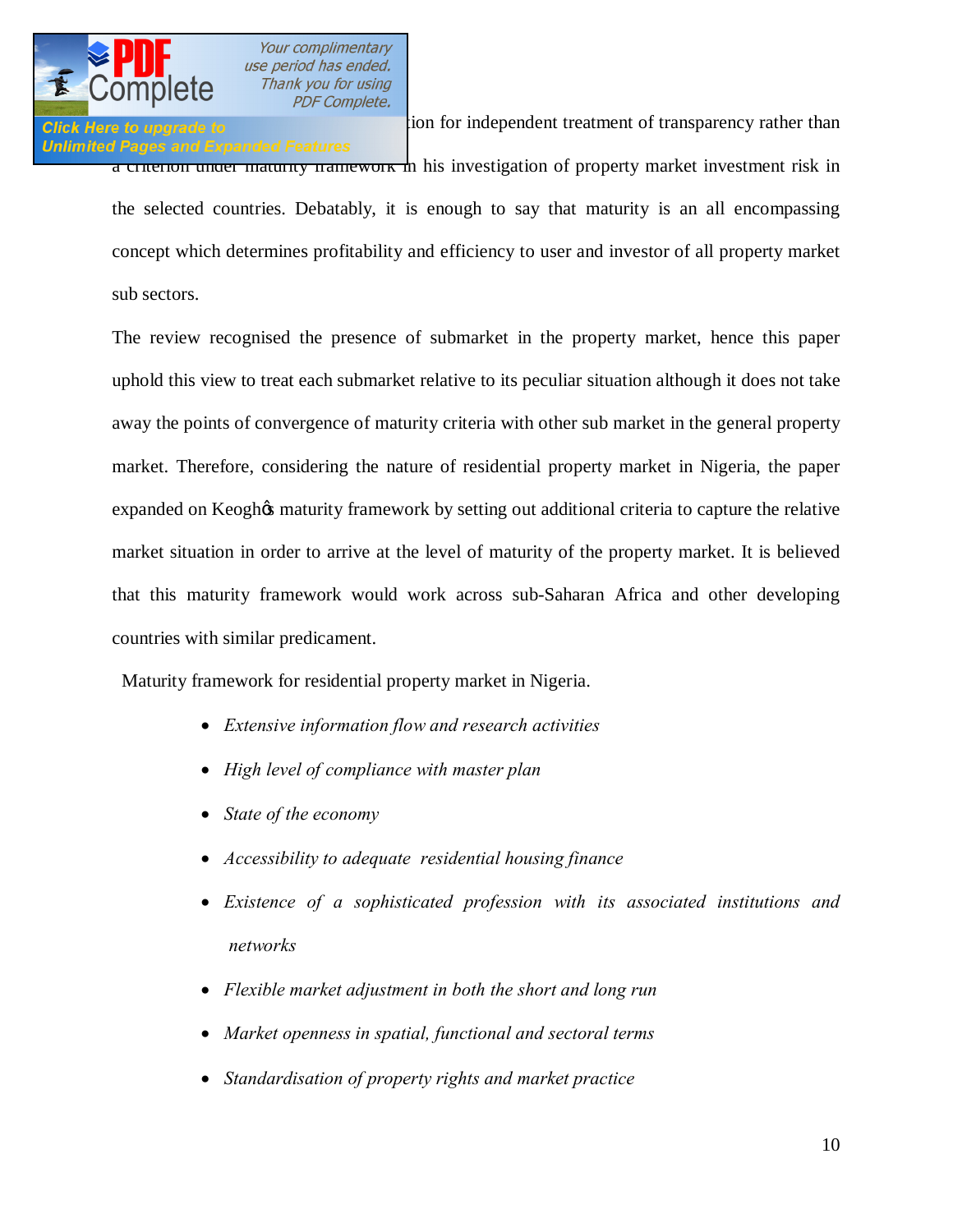

I

Your complimentary use period has ended. Thank you for using **PDF Complete.** 

**Click Here to upgrade to** *According to the full range of use and investment objectives* 

#### **Information Flow**

Information concerning property transaction is often treated with high level of privacy. Land register meant for documentation of salient properties information is often neglected since most of the land parcel originates from informal market. Hence, information transmission is preserved of social network of emergent market rather than professional network. Market information remained concealed between the parties who owe no obligation to divulge transaction information to potential buyers or renters of residential properties. The dearth and asymmetry nature of information in the Nigerian property market give room to discrepancies in purchase price of similar plots of land in the same location, hence the situation which often leaves the real property buyers at the mercy of sellers and their bargaining skill. Olaleye (2007) noted in a study on the extent of property investment information, that available in-house information for diversification of investment portfolio in Nigeria is limited. While in-house documented source ranked first, information from sister firm and developer ranked second. His study revealed that the absence of data bank in Nigeria property market culminated in naïve property investment diversification strategies. The flow of property information ranked very low in the Nigerian property market thus impinging negatively on the property market the maturity. The current situation is objectively linked with an emerging market characterised by few informed and massive uninformed market participants operating in a relatively unreliable information environment.

**The State of Property Market Maturity in Nigeria.**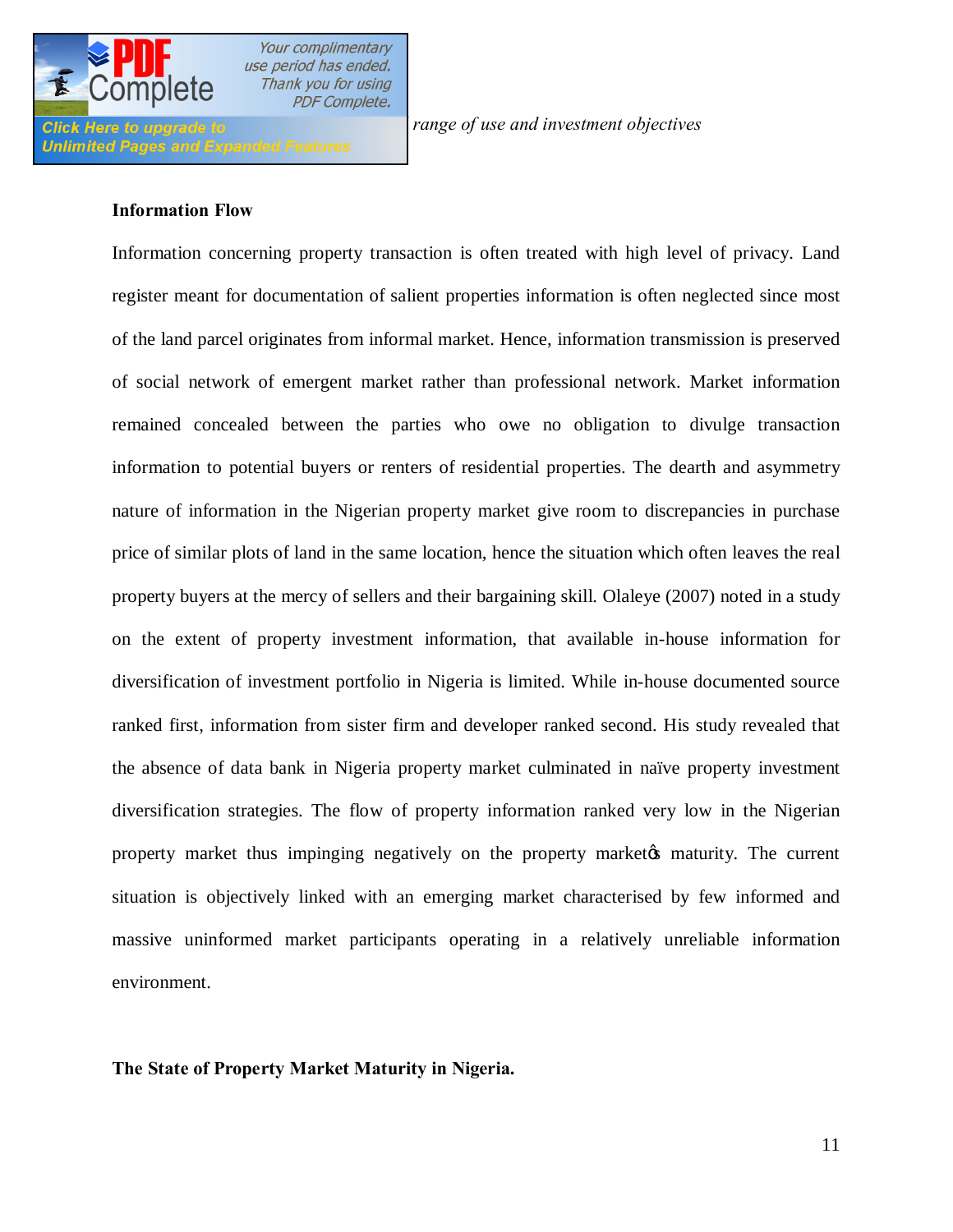## Click Here to upgrade to **EV** is historic and symbolically **Unlimited Pages and Expanded Features**

Iniked with the first Urban Regional planning law which place restrictions on the use of property right in the urban centre. This is further supported by an attempt to unify the land laws by promulgating Land Use Act of 1978. Regrettably, the state of property market in the system is trailed by so many questions ranging from effectiveness of operating regulatory framework to methodology of it the implementation. The question becomes so pertinent considering the emergence of matured property market in some transition economies like China, South Korea, Singapore that were formerly on the same pedestal with Nigeria as developing countries in the  $20<sup>th</sup>$  century.

At the moment, it is crystal clear that market maturity in Nigeria and Africa has insufficient theoretical study. On a global view, international standards also considered African real estate market as small and highly opaque. A popular study regarded as global standard measure of real estate market transparency only considered Egypt and South Africa out of the 53 nations in African continent. A closely related study was carried out by  $4$ Anim-Odame et al,(2010) on residential market development in sub-Saharan Africa with the purpose of modelling data to show their influence on property market performance between 1992 to 2007. They employed rental and capital values from primary sources to carry out hedonic modelling on residential real estate characteristics. Their findings revealed that five residential real estate characteristics viz; location, detached, landscaping quality, gross internal areas and plot size are major determinants of rental and capital value across all submarkets in Ghana. The study analysed the trends of residential market performance for 16 years. They discovered it the responsible for the positioning of residential market in an investment context. However, they fail to neither consider impact of

 <sup>4</sup> Anim-Odame et al,( 2010) Residential Market Development in Sub-Saharan Africa, *International Journal of Housing Market and Analysis Vol.3(4).*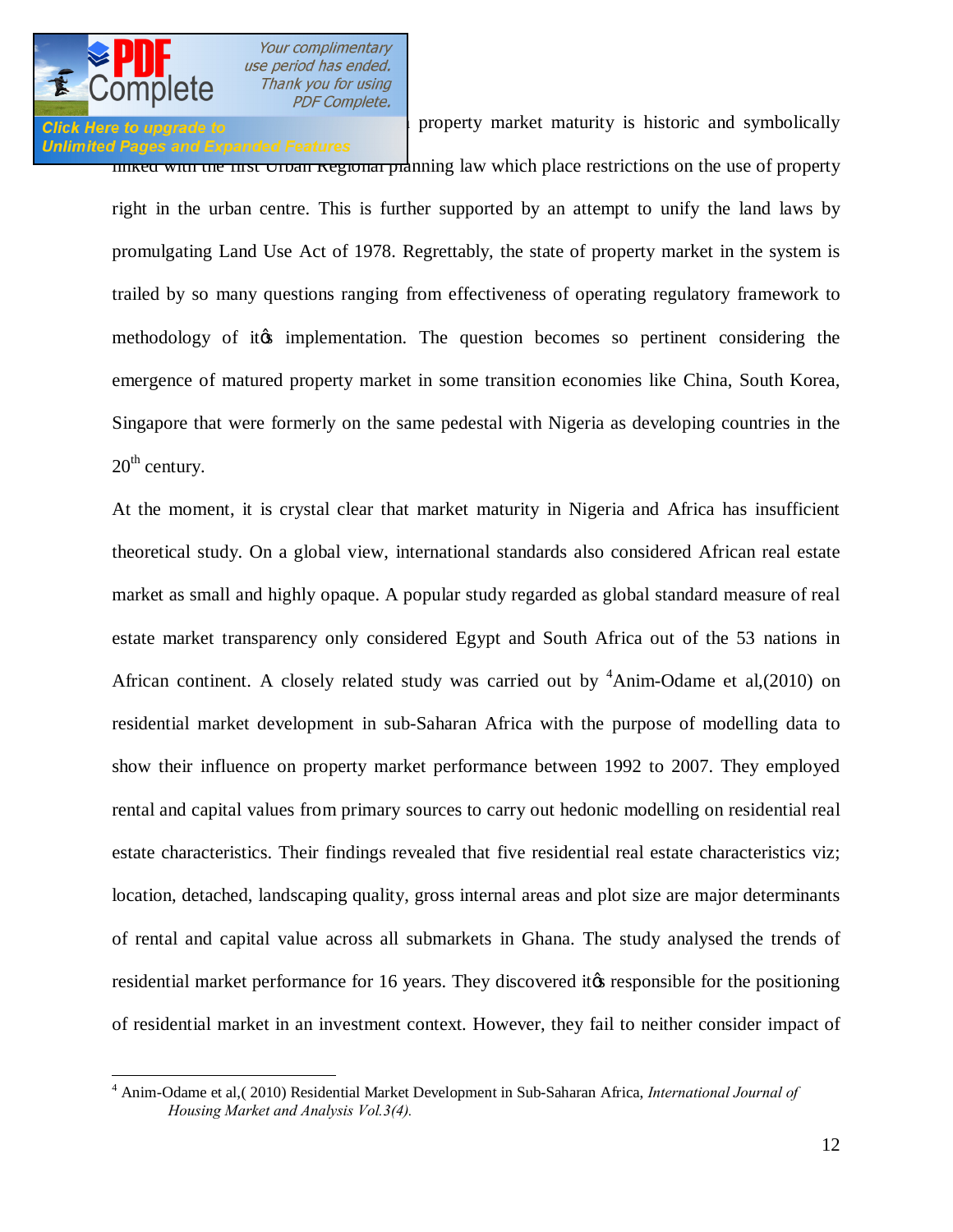

#### **Unlimited Pages and Expanded Features**

**Click Here to upgrade to neither consider the impact of negative externalities nor market** maturity on residential market development in the study area.

Agreeably, considering the heterogeneous structure and nature of human society, it is necessary to unequivocally establish that no single land use laws could be applied to overcome the peculiar circumstances relative to different human community. Also, it would seem that the maturity framework developed by Keogh et al (1994) and adopted by other scholars was mainly used to study commercial office building market. It adaptation to ascertain the state of maturity of residential real estate market would provide a fundamental base. However, the framework will be inappropriate if applied to determine market maturity in a residential sub-property market. This is hinged on the fact that most residential properties are held to serve by dual functions (i.e part owner occupier and part commercial). Therefore, their work provides a good take-off to modify and set out a peculiar framework to measure and explain residential real property market maturity in Nigeria.

### **High Level of Compliance with Master Plan.**

The level of compliance with master plan in Nigeria urban centres is attributed to urban sprawl and political factor. The effectiveness of planning as a tool for development control has been rendered very weak as a result of spectrum of factors from lack of political will to corruption. Lack of political will to implement master plan tend to freeze development in the face of rapid upsurge in urban demography, the observed result is a burst in development leading to irregular land use pattern at peri-urban areas. This was the case in Abuja, the Federal capital city which was premised on an established master plan to assume the status of a beautiful city. The city was to be developed in five phases for specific population threshold; however, the population in the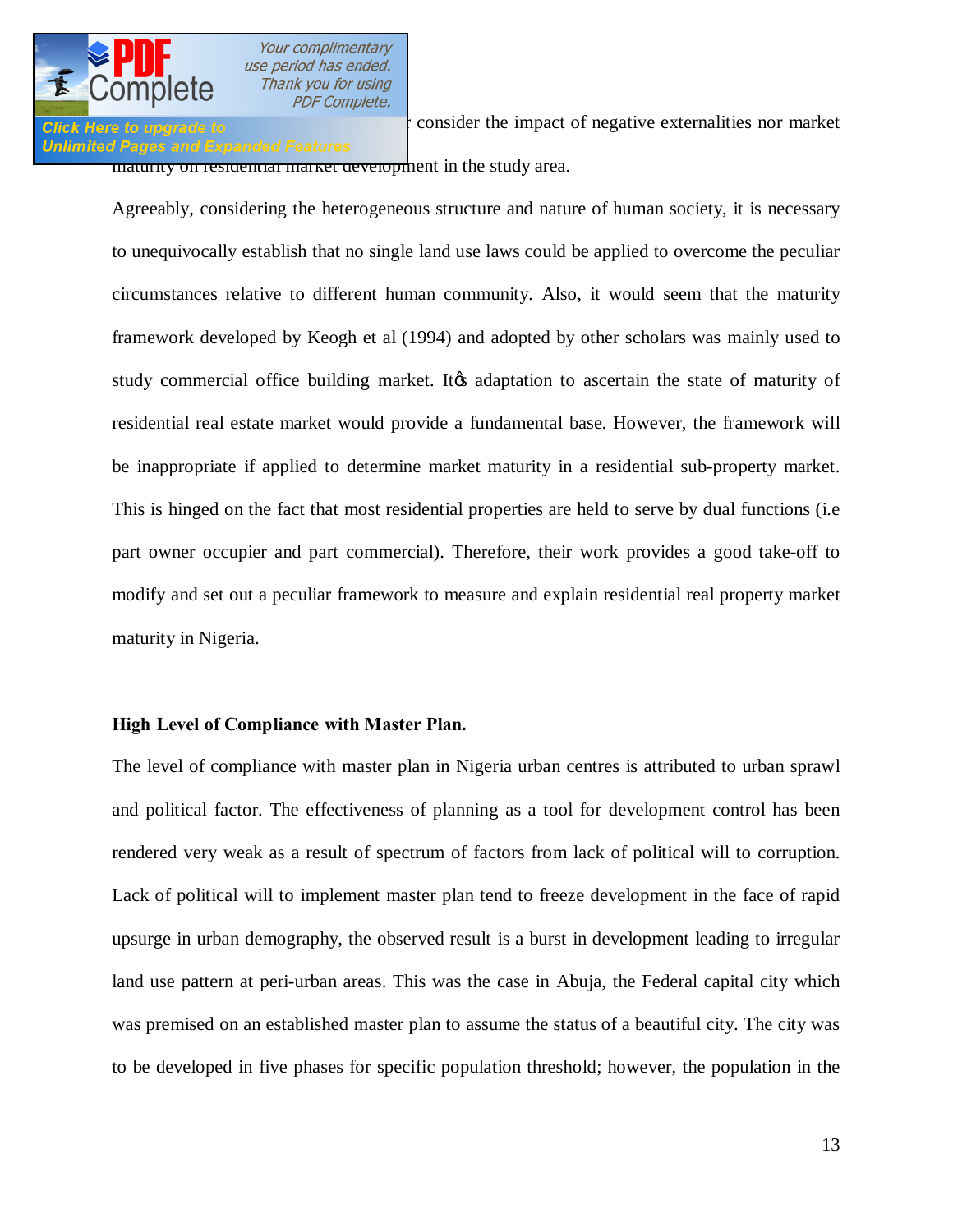

**Click Here to upgrade to has a burst in** master plan was implemented. This led to a burst in **Unlimited Pages and Expanded Features** residential development to accommodate the critical mass of people in urgent need of shelter. According to Akinbogun (2007), there was massive deviation from the master upon which the new federal Capital was premised.



constructed directly on sewer line while 18.70 percent were constructed too close to it. Also, 18.70 percent of the buildings infringed on the right of way designed for Outer Northern Expressway. Illegal extension of fence constituted 3.25 percent of infringement of infrastructural services in the city.

Also, it is noted that the level of compliance with the master plan in residential district determine the quality of neighbourhoods which in turn determine the amount of rent passing on accommodation in different location. Hence this is responsible for sharp difference in rent on similar residential properties in slums and the public residential estate 'Government Reserve Area t It is widely observed that the attributes of the location and it is adjoining properties has major influence on rent passing on residential property.

### **Existence of a Sophisticated Profession and Institutions Networks**

The term  $\pm$ Care-takerø meaning estate agent is a popular name given by renters and landlords to anyone practising estate agency in the Nigeria property market parlance. Hence, most Nigerians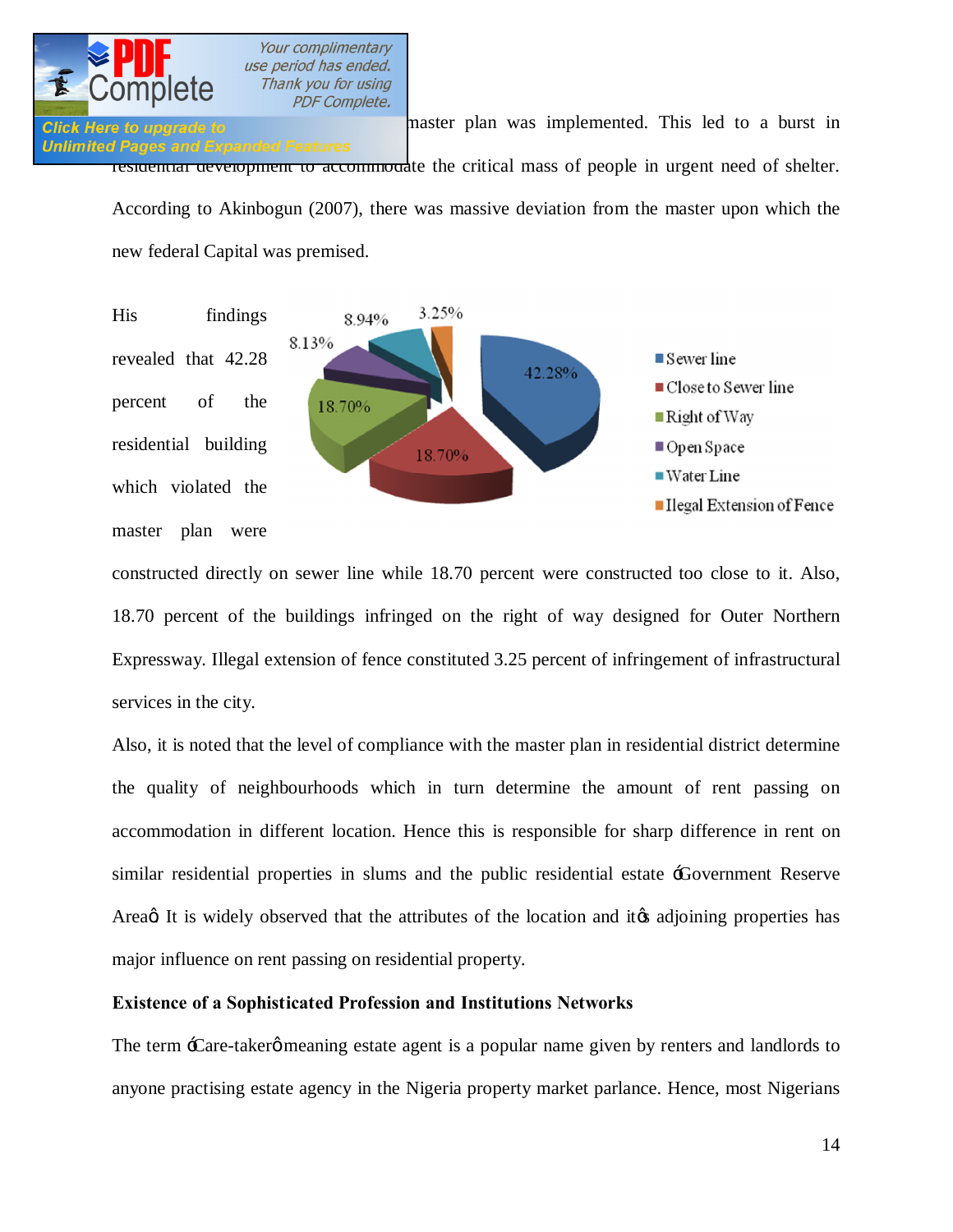# **Unlimited Pages and Expanded Features**

**Click Here to upgrade to a** misconceptive and a misconceptive and Estate of the state of the state and Estate

Surveyor and valuers who were academically trained with relevant professional qualification to practice estate agency in Nigeria under the regulation of Estate Surveyor and Registration Board of Nigeria established by Act No. 24 of 1975. The lucrative nature of the business has attracted high level of quackery into the profession with numerous reports of dubious activities leading to rapid erosion of  $\pm$ Ionesty and Devotiong which is the motto of Nigerian Institution of Estate Surveyor and Valuer. Attempt to curb the activities of the quacks through the establishment of National Association of Estate Agent to act as regulatory body could not materialise. The quacks are all over the cities and towns while most of the few professional Estate Surveyor and Valuer restrict their services to the metropolis. According ESVARBON (2010) there are 2,260 registered estate surveyor and valuers in Nigeria eligible to carry on the practice of estate agency for over 150 million Nigerians. This means a ratio of 1:66,000; implying that one professionally trained Estate Surveyor and valuer would act as an agent for over 66,000 people. This has largely left the agency aspect especially buying, selling of land and leasing of residential properties to the quacks who are now having field day in business and perpetrating all manners of fraud in the name of professional estate agent.

It is observed that the agency aspect of Estate Surveying and Valuation profession is suffering from considerable level of intrusion as a result of the failed attempts to establish a National Association of Estate Agency to regulate quackery in the property market. Given the inability of Nigerian property market to entrench a sophisticated profession and associated institutional network in qualitative and quantitative term, the state of maturity of the market with reference to the above yardstick is best described as low.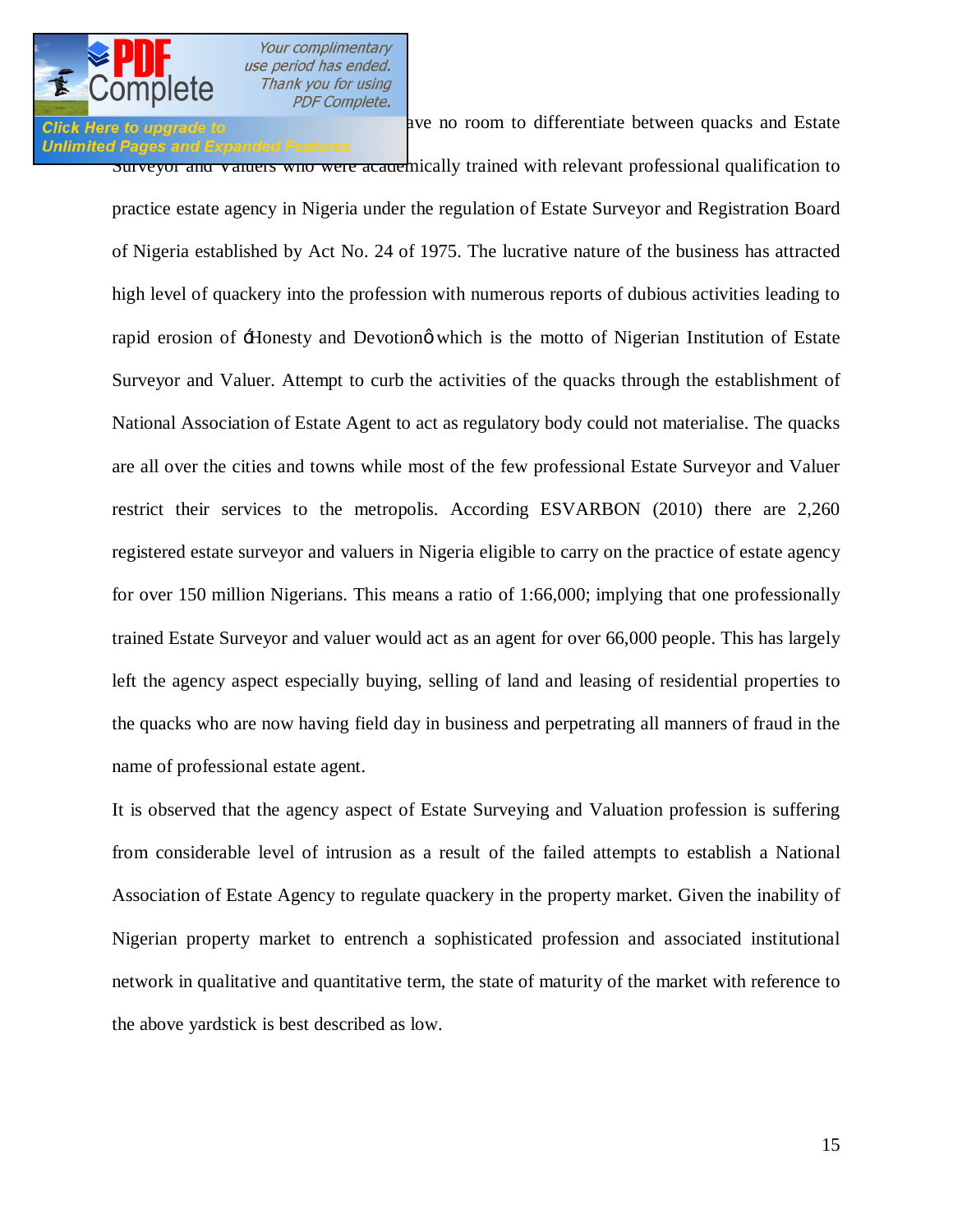

### **According to a Full Range of a Full Range of a Full Range of According Se and Investment Objectives.**

#### **Unlimited Pages and Expanded Features**

Surprisingly, it is obvious that the Ivigerian property market permit a wide range of use but the compatibility of such uses in the residential neighbourhood call to question the efficacy of planning laws, planners, and the development control authority that are expected to ensure a well structured property market that consider compatibility of improvement on residential property. The slummy nature of many residential districts in Nigerian cities shows that the property market widely accommodates incompatible range of uses that prevent attainment of potential full rental value, capital value and optimum satisfaction. Observation also revealed that frequent conversion of service area such as school, health centre, open spaces and playground that are normally included in layout plan to sustain the population threshold of residential districts on private land are frequently converted for residential purposes thereby making most neighbourhoods  $\varphi$  residents dependent on facilities provided at the city centres. It is noted that frequent conversion of open spaces and service land has caused a lot of distortion to neighbourhood design concept proposed for many residential districts; consequently it is common to find over 60% of residential housing on a street having retail shops encroaching on the right of way. This situation is synonymous with a human community without land use regulation or with laxity in land use regulation implementation strategy. Therefore, the accommodation of wide range of incompatible land uses jeopardised the property market at the long run thus earning it low maturity rating.

### **Standardisation of Property Rights and Market Practice.**

Issues in property tenure have been well documented in literatures; however the issues and focus diagrammatically varied from developed world to developing and transition countries. While the focus on property tenure has been largely linked with security and lately gender discrimination; the focus in developed world has been tailored toward increasing home ownership tenure. The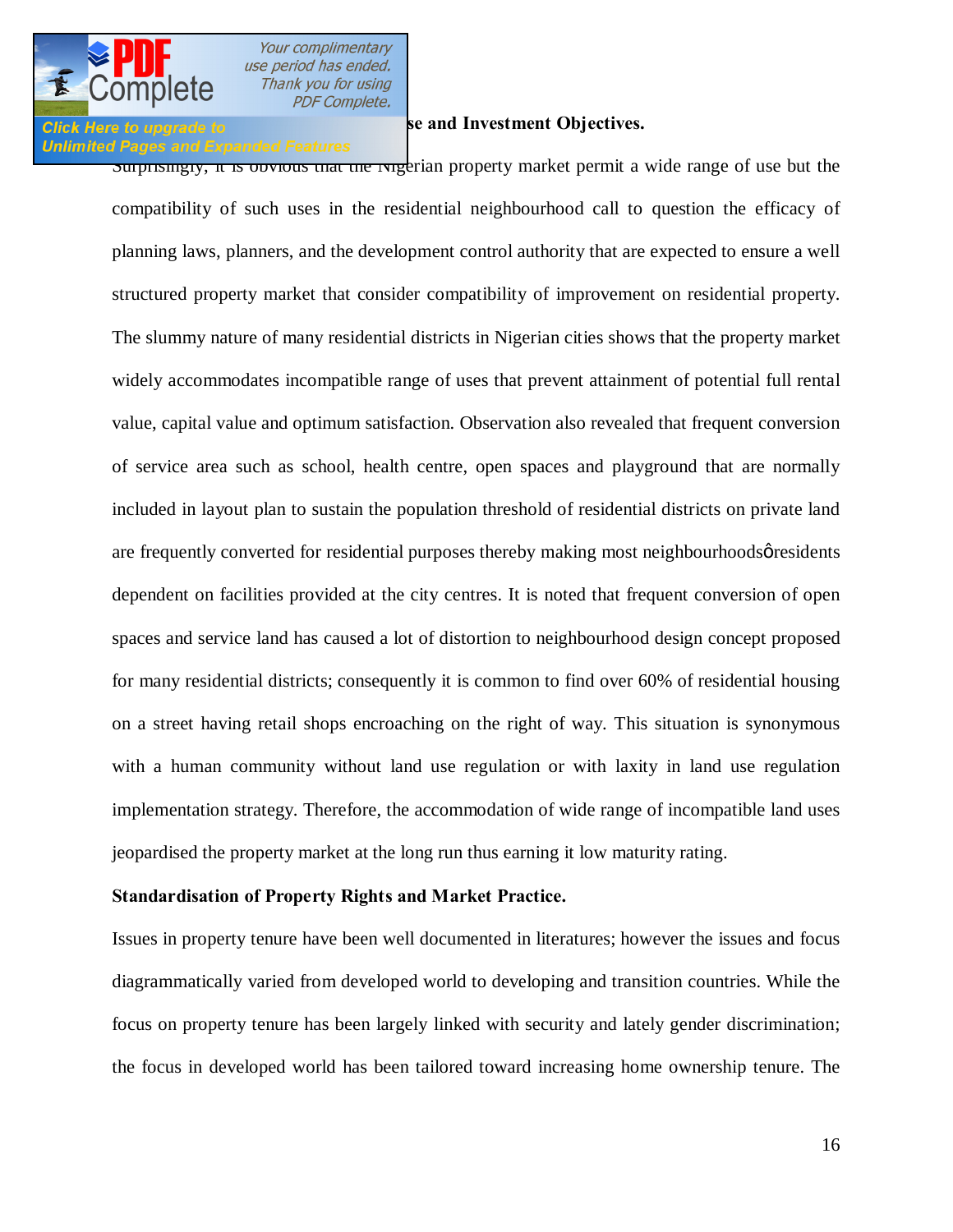**Click Here to upgrade to increasing in the lally shifting from tenure security to increasing home** 

Your complimentary use period has ended. Thank you for using **PDF Complete.** 

**Unlimited Pages and Expanded Features** ownership among households. The situation in Africa has been biased toward tenure security for owners/landlord while little attention has been given to tenure security of renters. The reasons for this and the de facto effects on renters remain a vacuum uncovered by the plethora of wide scholarly publications in the annals of issues in property tenure. A shrewd gesture may hold it that; the vacuum is premised on the assumption that renters would not suffer from forceful eviction, but enjoy security of tenure as long as they are able to afford the rent. This explains the reason why few attempts at protecting renter tenure security which found expression in enactment of rent edicts in states like Lagos, Ondo, Cross River in the 1980s; could not achieve protect and secure tenant to property right on rented accommodation. The legal framework has remained very feeble in standardisation of property rights which can prevent tenants of from taking premature decision to change accommodation given a continuum of unregulated landlords' property rights which may constitute negative externalities on tenants  $\phi$  tenure and determine whether to continue occupation or willy-nilly relocate. The impact of this is a huge loss resulting from damage properties in transit with an economic effects on renters particularly in Nigeria and most developing countries where accommodation are mainly leased out in unfurnished state. Therefore, in the face of diffused property right, it is imperative to established that the Nigeria property market present a picture of a market where renters ts security of tenure is under continuous threat even while their ability to pay and willingness to continue occupation of a particular property remain intact in the absence of overridden public interest which may necessitate enforcement of police power or eminent domain.

**Flexible Market Adjustment in Both Short and Long run.**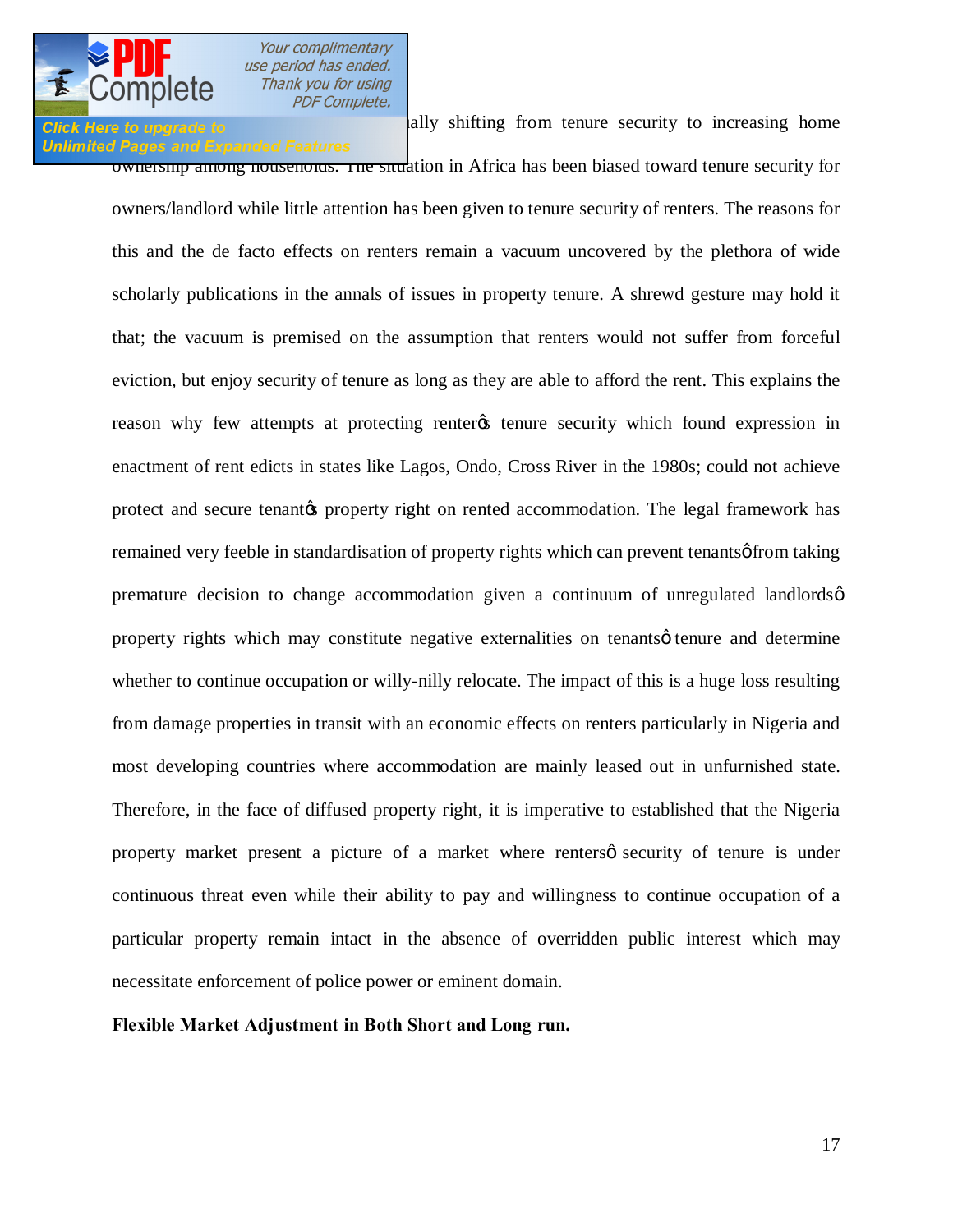

**Click Here to upgrade to g** term provision of accommodation to keep pace with the

**Unlimited Pages and Expanded Features** gap created by upsurge in population figure in Nigeria cities is in a worrisome state. According to the CBN (2011) the inability of the property market to live up to its expectation is basically due to lack of effective demand and lack of affordable supply as presented in the table below.

Demand for Residential Properties Supply of Residential Properties



Source: CBN 2011

There is no adequate residential property market to service the need of low, middle and high income earners to ensure that individual can afford decent accommodation. It is generally observed that there is no stratification in residential property market to offer vibrant residential property market sub-sectors providing residential accommodation at social and mid market rent to prevent people from paying substantial part of their income as rent particularly in the cities. This is also necessary to prevent people from living in uncompleted buildings and buildings considered as affront to human dignity in attempt to avoid unjust rent from opportunist landlords.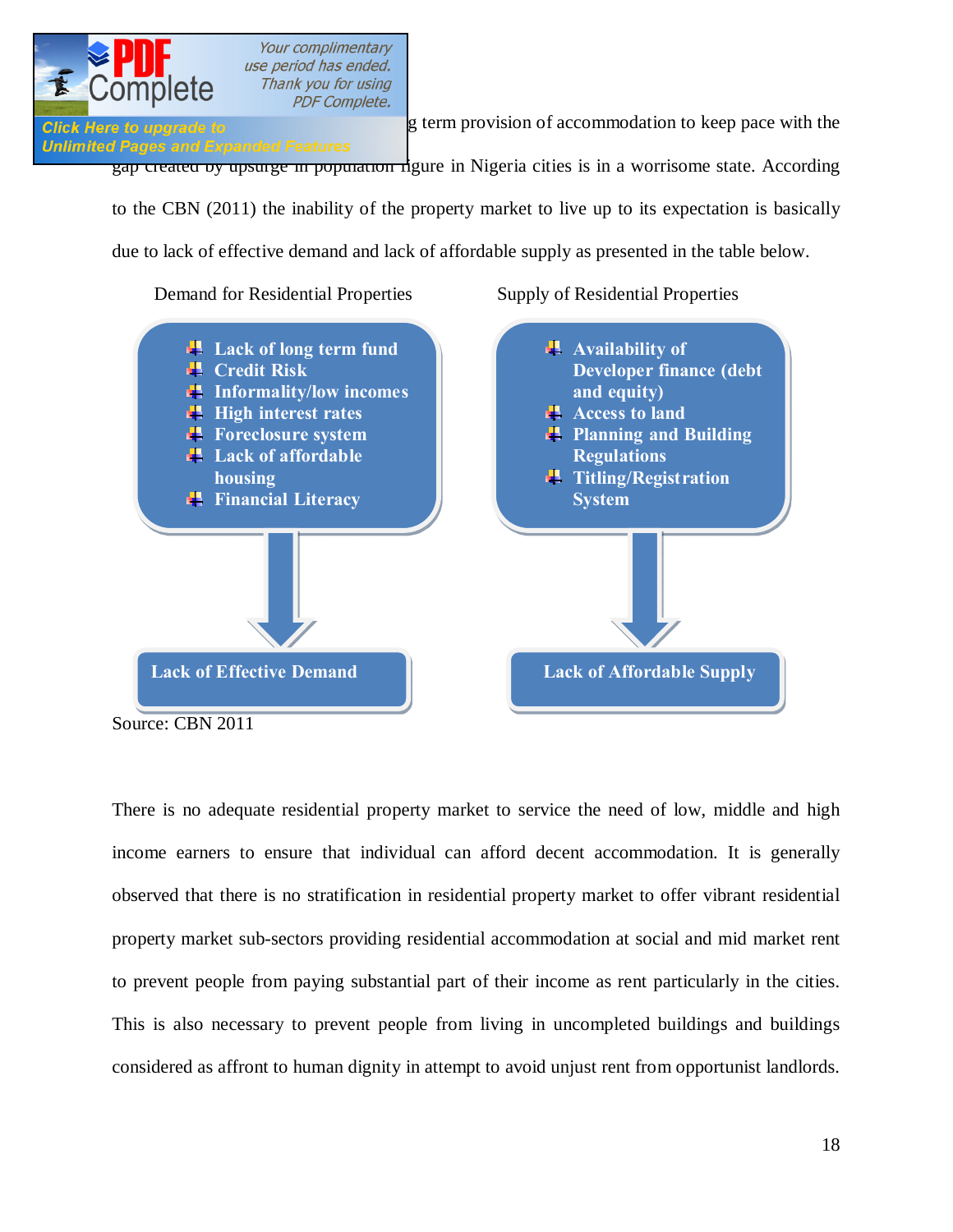

## **Unlimited Pages and Expanded Features**

**Click Here to upgrade to Example 10 housing provision subjected many households to self-help** 

housing provision which creates negative impact on land use. This fact is further established by high level of compliance on public residential estate compared to private residential estate. Also, it is observed that the outright disposal of public residential properties formally occupied by civil servants signifies complete erosion of minute element of mid-market rent. This further aggravated tenants  $\phi$  ability to afford rent private housing which is taking between 30 to 60 percent of 36.98% of sampled households in a survey carried by Aribigbola (2004) in Akure. Also, his survey revealed that 25.04 percent of the households spent between 20-30% on housing, 17.67 of the households spent between 60 to 90% accommodation while 1.73 percent claimed to be spending above 90% on housing. Lastly, 18.58 percent of the sampled households spent below 20% of their income on accommodation. See table 1 below for summary of rent spent on accommodation by households in a typical Nigeria city.

| Income Spent % | <b>Number of</b><br><b>Households</b> | Percentage of<br><b>Households</b> |
|----------------|---------------------------------------|------------------------------------|
| Below 20       | 204                                   | 18.58%                             |
| $20 - 30$      | 275                                   | 25.04%                             |
| $30 - 60$      | 406                                   | 36.98%                             |
| 60-90          | 194                                   | 17.67%                             |
| Above 90       | 19                                    | 1.73%                              |

Table 1. Percentage of income Spent on Residential Housing in Akure, 2004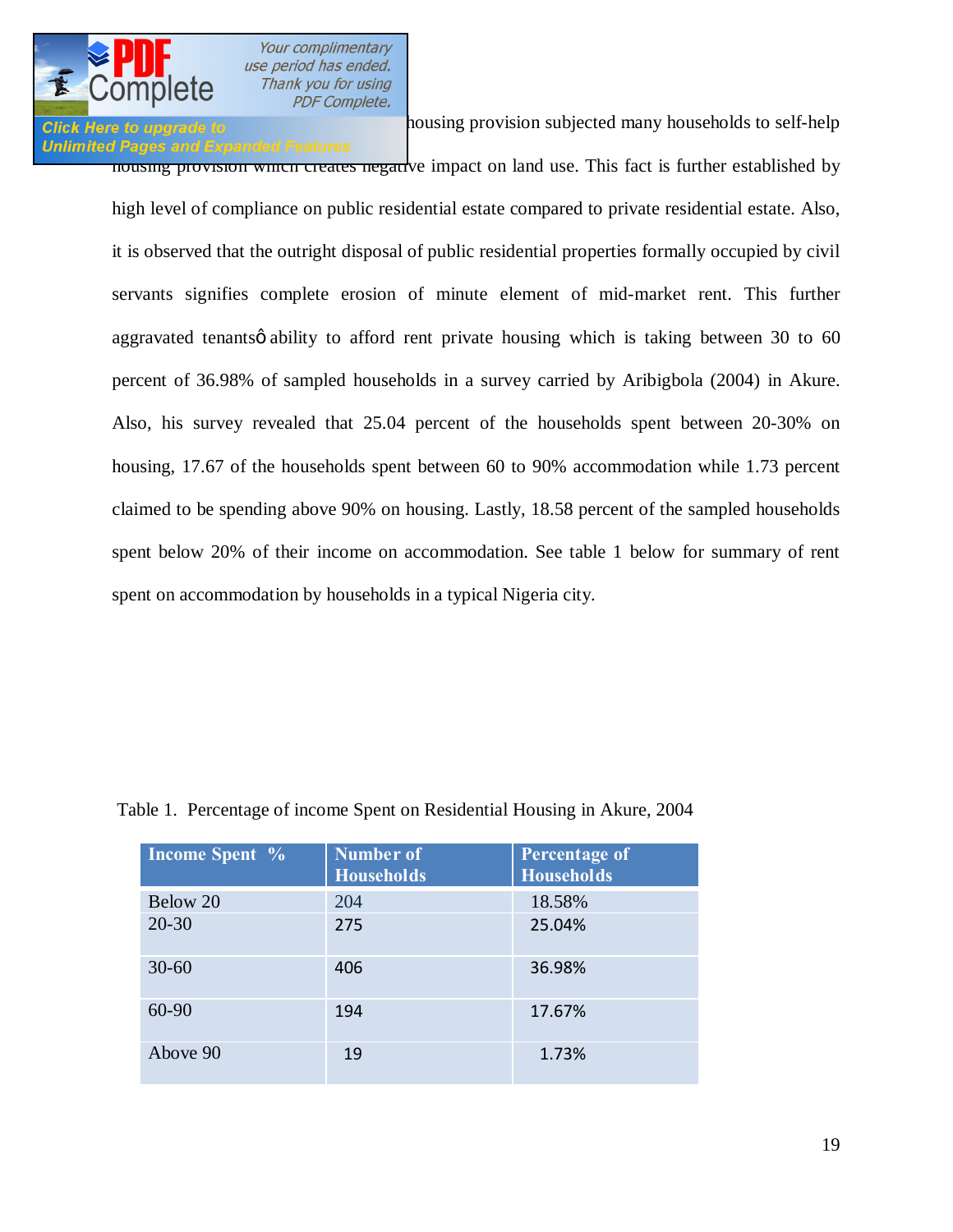

**Unlimited Pages and Expanded Features** 

**Click Here to upgrade to the state of the state of the state of the state of the state of the state of the state of the state of the state of the state of the state of the state of the state of the state of the state of t** 

Source*:* [Adopted from Aribigbola](http://www.pdfcomplete.com/cms/hppl/tabid/108/Default.aspx?r=q8b3uige22) 2011.

### **Accessibility to Adequate Housing Finance**

Also, an examination of housing finance which is globally crucial to housing supply and demand revealed inflexibility in the supply and demand of housing in Nigeria property market as reported by EFInA (2010) in a survey carried out on housing finance sector in Nigeria.

Table 2.Sources of Housing finance in Nigeria

| <b>Sources of Fund</b>  | <b>Accessibility Percentage</b> |
|-------------------------|---------------------------------|
| <b>Personal Saving</b>  | 60%                             |
| Mortgage                | 23%                             |
| Gift                    | 8%                              |
| Pension                 | 3%                              |
| Thrift (Esusu $\&$ Ajo) | 3%                              |
| Borrowing from friends  | 3%                              |
| <b>Total</b>            | 100%                            |

Source: Adopted from EFInA 2010

The above table 2 shows that personal saving represent 60 percent and the largest source of housing finance in Nigeria. The implication of this is that housings were built incrementally due to the time lag necessary for saving to accumulation. Contrarily, the contribution of mortgage to housing finance accounted for 23 percent of the source of housing fund in Nigeria contrary to it  $\&$ popularity as major source of housing finance. Also, gift in cash and in kind represent 8% of housing finance while each of the other sources namely thrift, pension and borrowing respectively accounted for 3% of the sources housing finance in Nigeria. The housing finance situation affected the number and quality of housing supply. Paucity of finance has forced many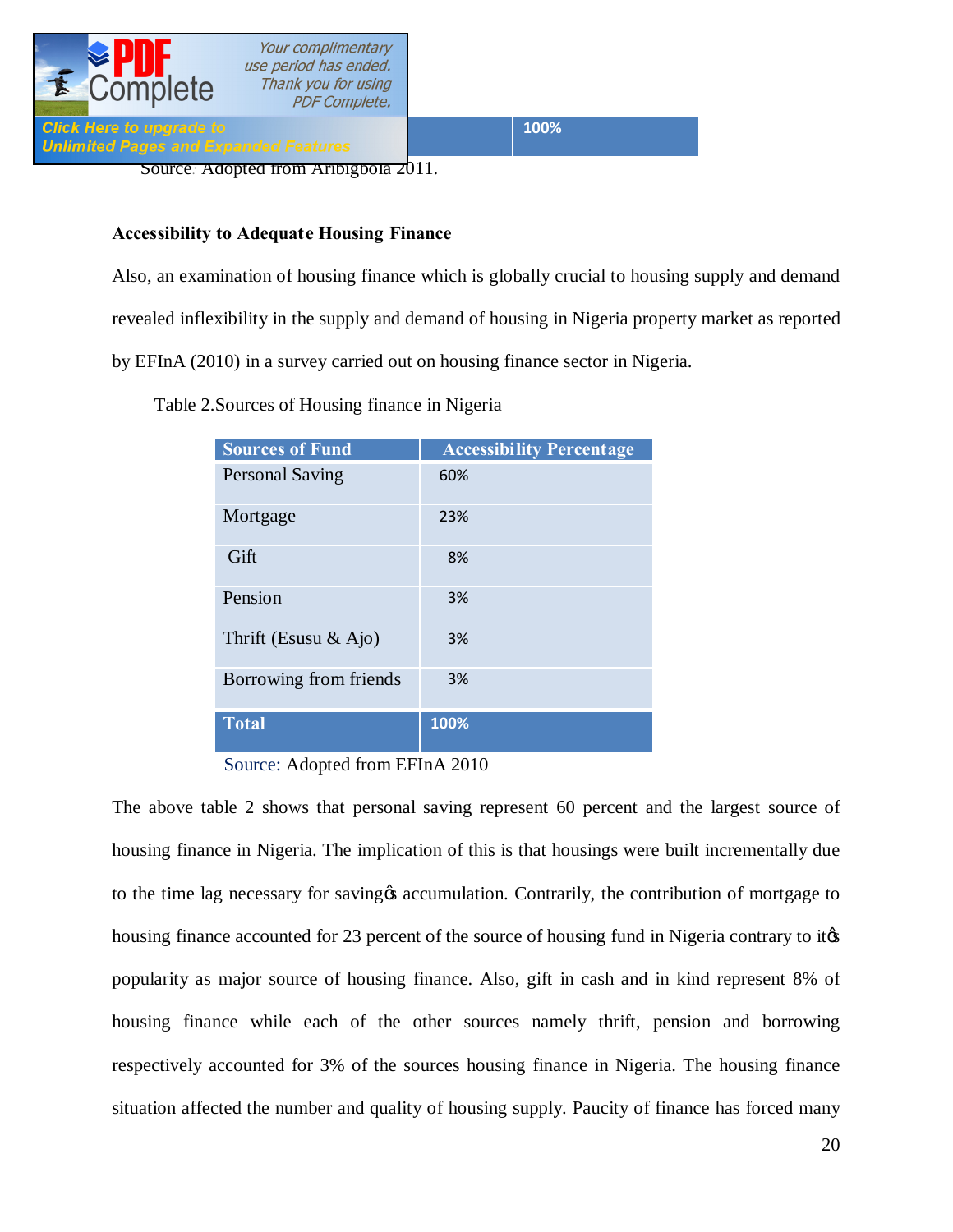

## **Unlimited Pages and Expanded Features**

**Click Here to upgrade to occupy uncontrollar a** bid to utilise the rent they would have paid to finance their housing projects. Hence it is common to find occupied housing without windows, partly roofed, without doors, floor without floor screed or finishes and non plastered wall. These evidences show that the property market offers products which are deficient in quality and gave symptom of an immature property market.

### **Market Openness in Spatial, Functional and Sectoral Terms.**

The private sector of Nigeria property market is quite open, however the functionality of its openness with regard to fairness in land allocation and price remains major setback of its accessibility to low income earners. The public sector of the property market is not spatially opened as holding size in most urban centres is relatively small while application for land allocation remains a subject of unending bureaucratic process with an average waiting time spanning between 2 to 4 years before allocation. The public land market is normally considered as the market for the highly connected and wealthy people, this is apparently true given the dominant present of state of the art structures which are regular features on state allocated land. The openness of the public land market also suffers from lack of political will to acquire more land from family holdings and allocate it directly to the people. Though the price of plots of land in public market is relatively cheap when compared with private market, the closed nature of the market restricts most people to patronise private market.

The stringent conditions demanded by both public and private property market largely restrict available housing for sale to mostly high and middle income earners in a country where the majority are low income earners with over 60% living below poverty level. The closed nature of the property market also reflect in the level of home ownership, according to Adediji (2009), available statistics shows that home ownership is less than 20% as 87% of the total households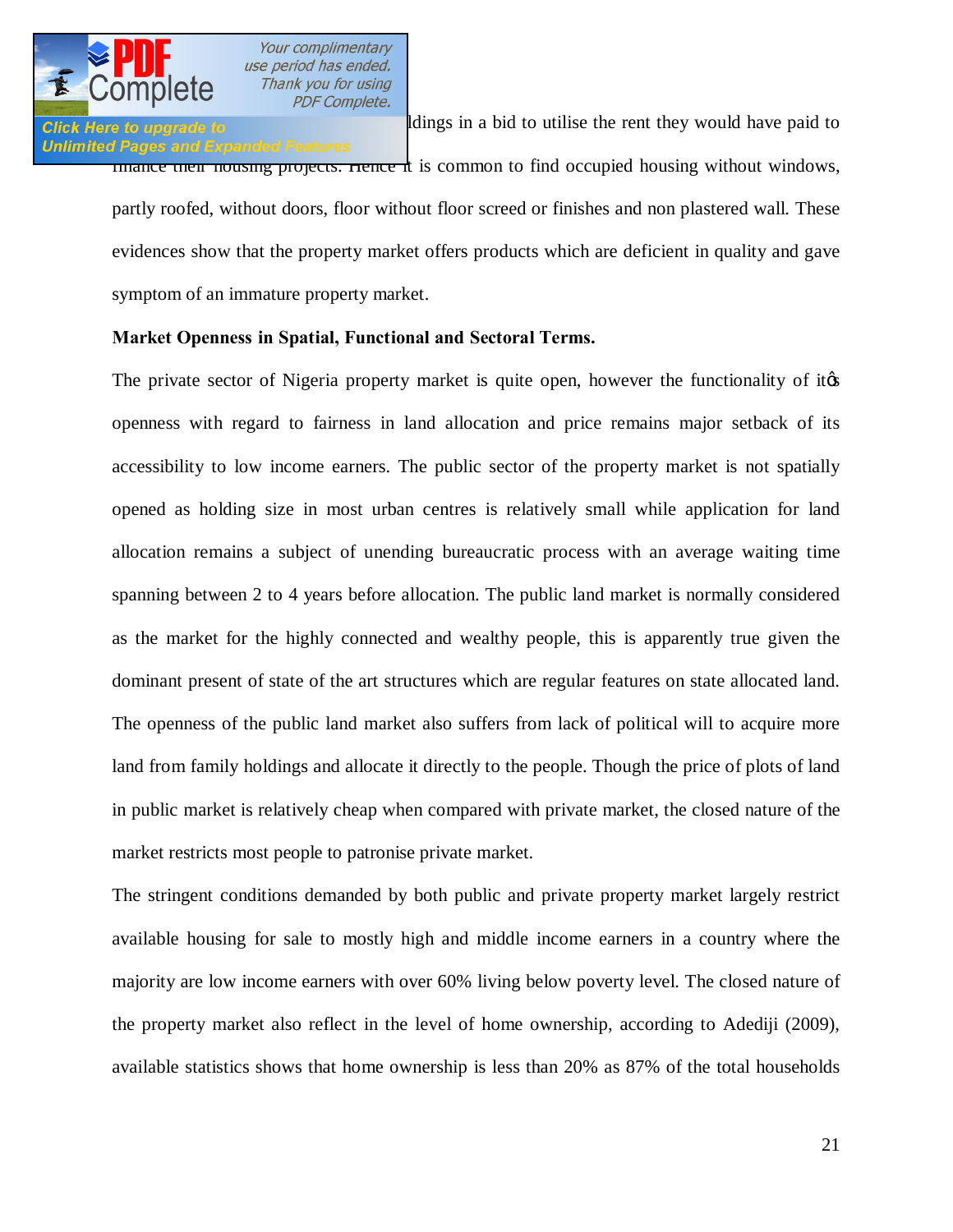

### **Click Here to upgrade to and short of international benchmark of 75% home ownership in every Unlimited Pages and Expanded Features**

nation. The expectation of nome ownership level in Lagos is no better, despite it to status as former federal capital city, most populated city and Nigeria commercial nerve centre; 60% of the households are tenants residing in houses provided by private landlords (Adedeji 2009). The present performance of the property market with specific reference to openness in spatial, function and sectoral terms gives an indication of low maturity rating.

### **Presence of Good Urban Governance Strategy.**

Many studies in developing countries have linked urban problems to rapid urbanisation through rural urban migration and natural growth. This assertion is a clear departure from happening in the highly urbanised metropolitan cities in developed world that should have faced more problems because of their population size. This assertion is consistent with the finding of UNEP (2002) which affirmed that; many urban environmental problems are the aftermath of poor management, poor planning and absence of coherent urban policies rather than urbanisation. Their experience revealed that no amount of finance, technology or expertise can secure environmentally sustainable land development or protect the environment if fundamentals of governance are not participatory, democratic and pluralistic. It would be cynic drawing a conclusive remark on inappropriateness of the present property market regulatory framework; as it would seem that the level of enforcement is insufficient to prove its efficacy for urban governance. However, it is relevant to claim that the legal framework and political will necessary for good urban governance have been poorly handled to encourage a mature property market. For instance, the Land Use Act provided that;

 *Save as permitted under Section 34 of this Act, from the commencement of this Act no person shall in an urban area shall*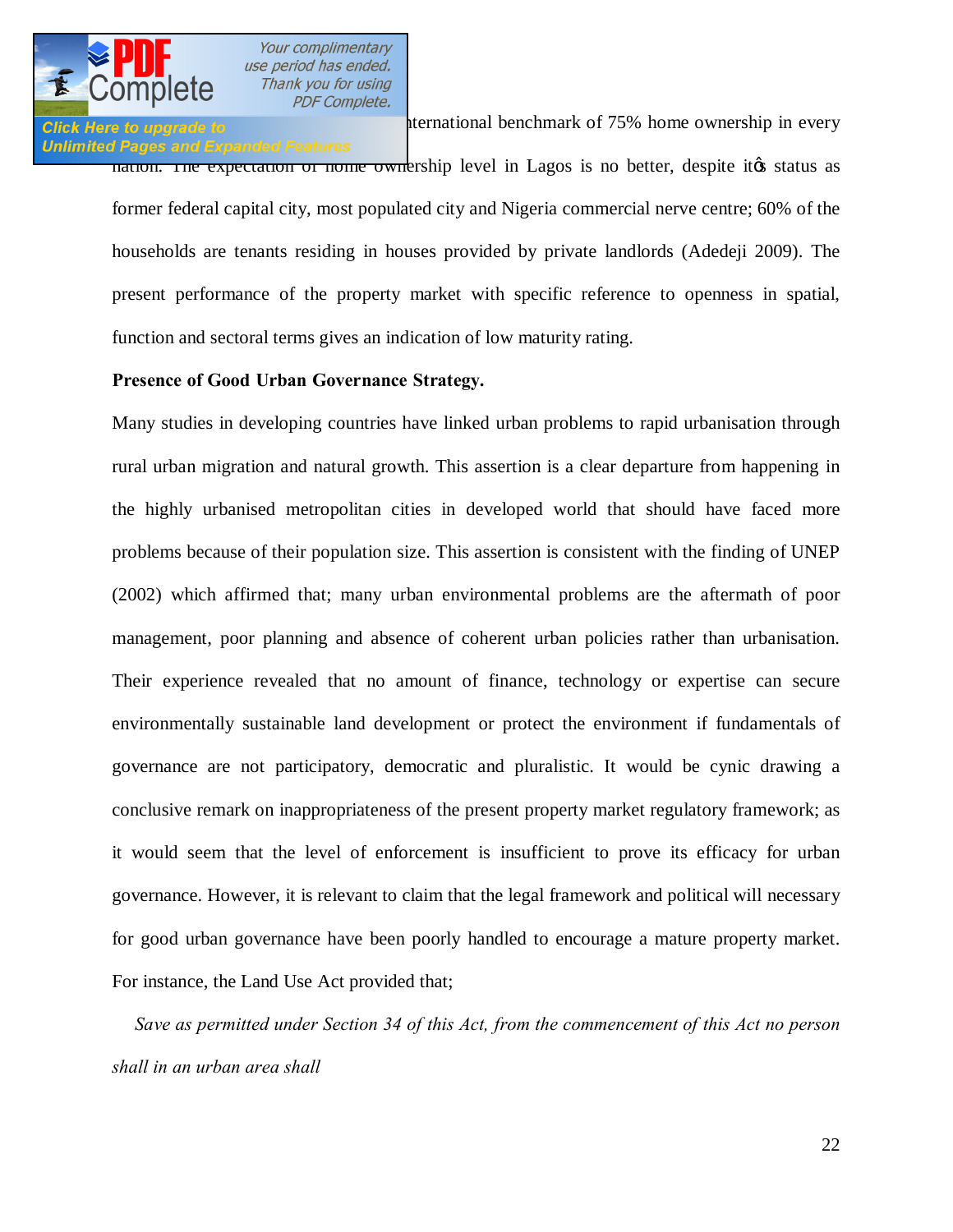**Click Here to upgrade to** *erection executive upon or <b><i>executive executive executive executive executive* 

## **Unlimited Pages and Expanded Features**

*(b) enclose, obstruct, cultivate or do any act on or in relation to, any land which is not the subject of a right of occupancy or licence lawfully held by him or in respect of which he has not received the permission of the Governor to enter and erect improvement prior to the grant to him of a right of occupancy.*

 *Any person who contravenes any of the provisions of subsection (1) shall on being requires by the Governor so to do any within the periods of obstruction, structure or thing which he may have caused to be placed on the land and he shall put the land in the same condition as nearly as may be in which it was before such contravention Land Use Act. Section 43(1&2).* 

The enforcement of this law has recorded little or no success, for instance according to Fadairo and Ganiyu (2008), 59.7% of the houses constructed along Ala River in Akure did not observed the minimum setback leading to the annual occurrences of flooding. Also, according to Aribigbola (2005) it is obvious that the Land Use Act is mainly focused on land allocation hence the colossal failure and the need for a reform. He noted that the Urban and Regional Planning Act of 1992 which was enacted as a new urban strategy for urban governance did not contain any provision to encourage planning public participation in planning decision. According to him, urban governance strategy in Akure is further affected by inadequate trained manpower needed to enforce development control. Table 2 shows the analysis of level of professionalism of Area planning Office Staff responsible for urban development control in Akure, a state capital city. Table 3 shows that two staff representing 14% are professional planners registered by Town Planners Registration Council of Nigeria  $\exists$ OPREC $\emptyset$  while two staff represent 14 percent are sub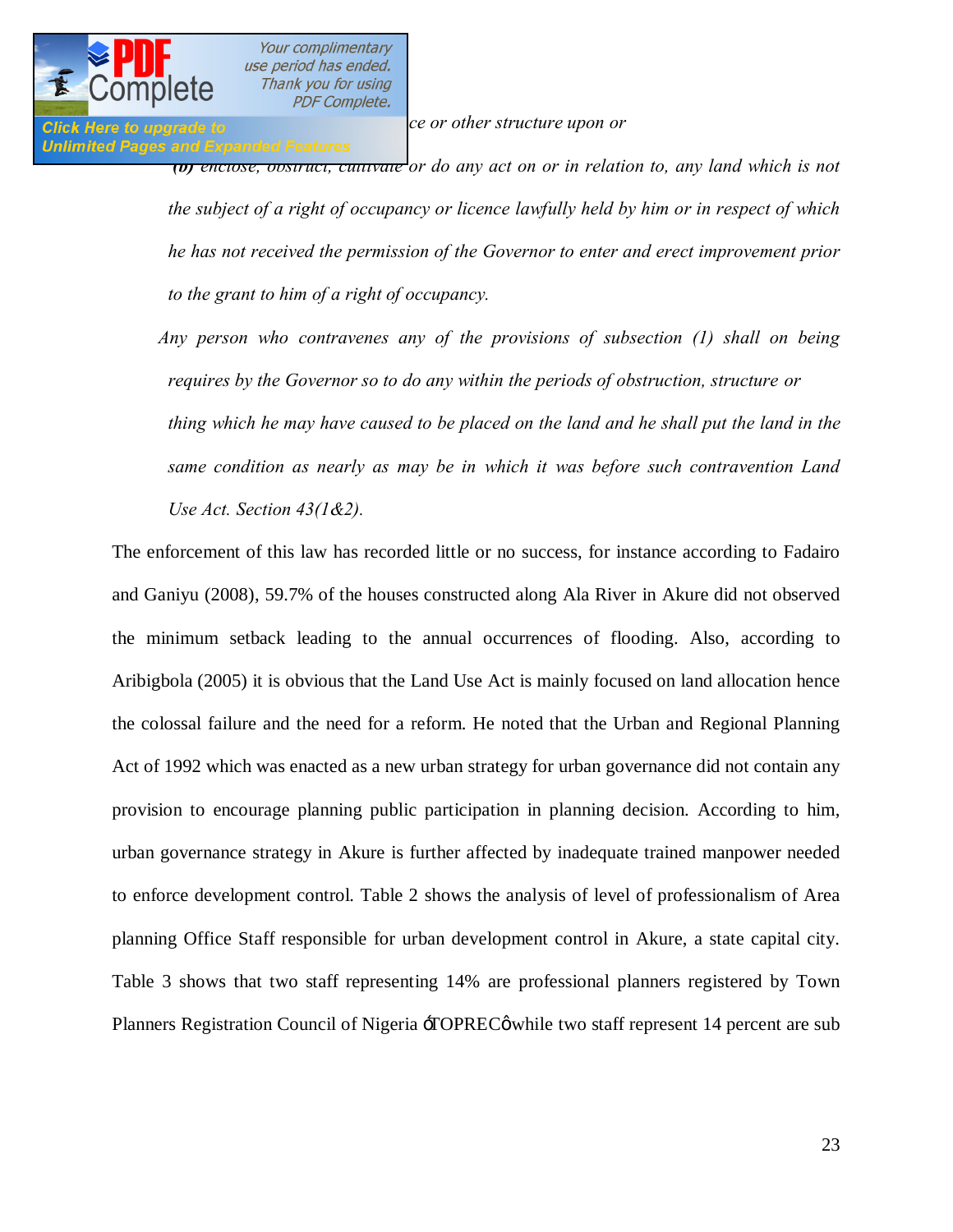

**Unlimited Pages and Expande** respectively.

**Professional Elisabeth planning Assistant and Scheme and Assistant Assistant Assistant Assistant Assistant Ass** 

Urban centre is likened to living organism which needs certain essential nutrient for growth and maturity; hence the dearth of professional planners necessary is somewhat responsible for the production of substandard residential properties which are the evidences of immature property market in Nigeria.

| <b>Category of Staff</b>       | <b>Number of Staff</b> | Percentage |
|--------------------------------|------------------------|------------|
| <b>Registered Planner</b>      | $\mathcal{P}$          | 14         |
| Sub-Professional               | $\mathcal{P}$          | 14         |
| <b>Town Planning Assistant</b> | 6                      | 43         |
| Others                         | 4                      | 29         |
| <b>Total</b>                   | 14                     | 100        |

Table 3. Categorisation Staff into Level of Professionalism.

Source: Adopted from Aribigbola, 2008

### **State of the Economy**

Although the state of the economy was not highlighted by Keogh et al (1994) as one of the yardsticks for determining market maturity, however the intrinsic value of their study shows that the state of a nation ts economy is crucial to property market maturity. This is further substantiated by the dismissal of arguments that may premise market maturity on length of time. They noted that property market maturity is not built on passage of time and prescriptive content, but that there could be faster and slower form of maturation signifying a very heterogeneous process to maturity. They stressed that maturity is conceived in relative rather than absolute term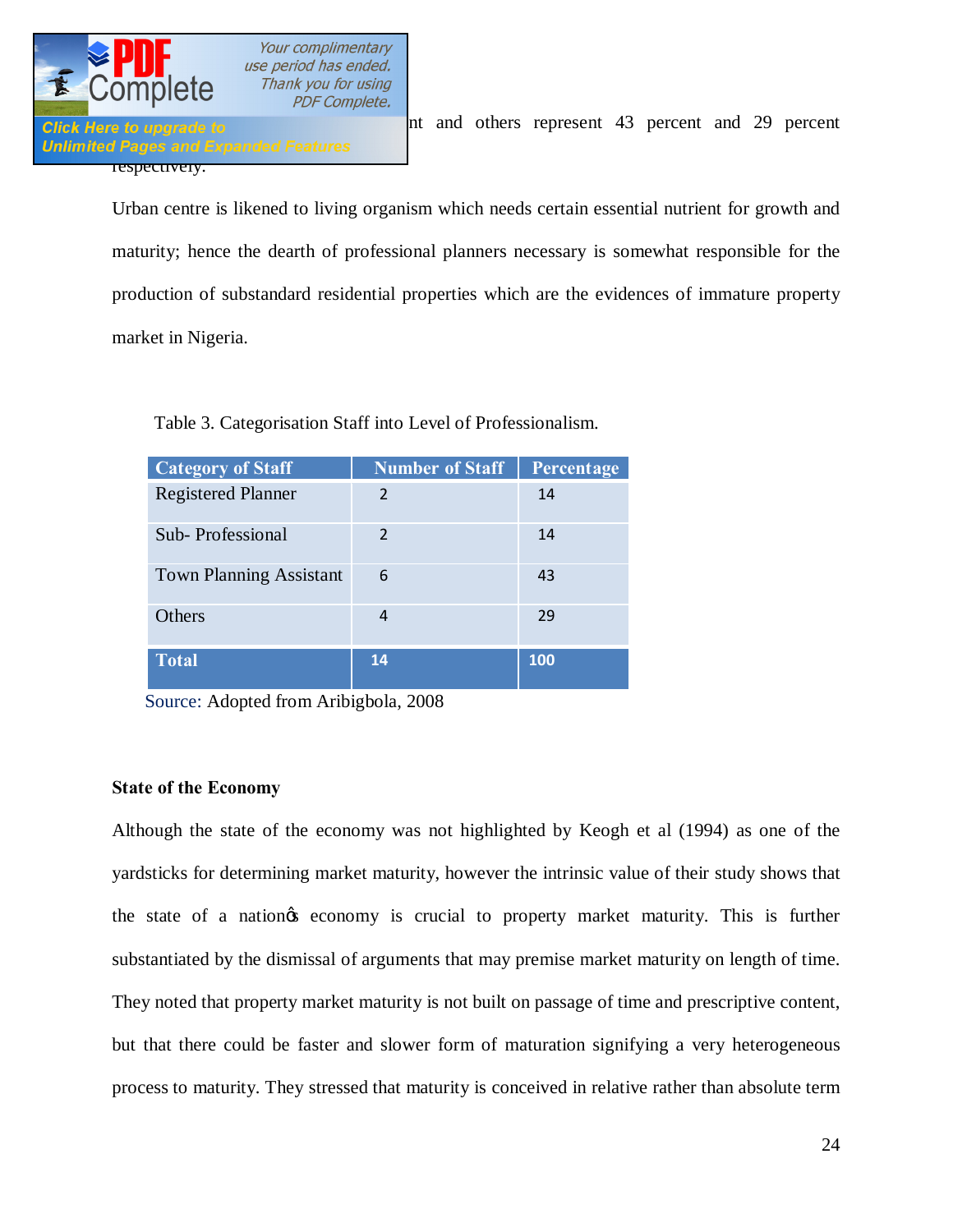

### **Click Here to upgrade to Exerception** may be red obsolete by future evolution, but it's contingent upon **Unlimited Pages and Expanded Features**

the state of development of the economy in question and determine the nature of real estate available for sale in the market. In specific terms, they viewed property market maturity as a subject of wider evolution of national, regional and urban economics. This notion is complemented by Wootton (1992) who also relate market maturity to economic and political maturity. The above argument by Keogh et al (1994) and Wootton (1992) is further buttressed by fundamental principles of economics which established that buoyancy in any market behaviour depends on vital economic factors which determine the state of the economy with income level playing significant role.

According to UNDP (2011), table 3 shows that Nigeria has an annual gross domestic product of \$2001, 64% of Nigerian population are living below poverty line while 54.1% suffer multiple deprivations and an additional 17.8% are vulnerable to it. A look at the gross domestic product, (GDP), Multi-dimension poverty index (MPI), human development index and number of people living below poverty line give a clue to the picture of the expected property market and the product its g got to offer. The implication of this is that the state of well being of Nigerian populace has far reaching effect on tendency not to utilise land in an integrated manner that will guarantee efficiency in resources utilisation and maturity in the property market. With a generally low per capital the people tend to utilise their priceless resource  $\pm$ lando to their economic advantage at the detriment of all other human and environmental factors that revolve around it. The impact of the economy on market maturity is also corroborated by 2006 estimate of global competitive index in every nation of the world. All African countries except South Africa, Algeria and Morocco were ranked less competitive than Ukraine which was ranked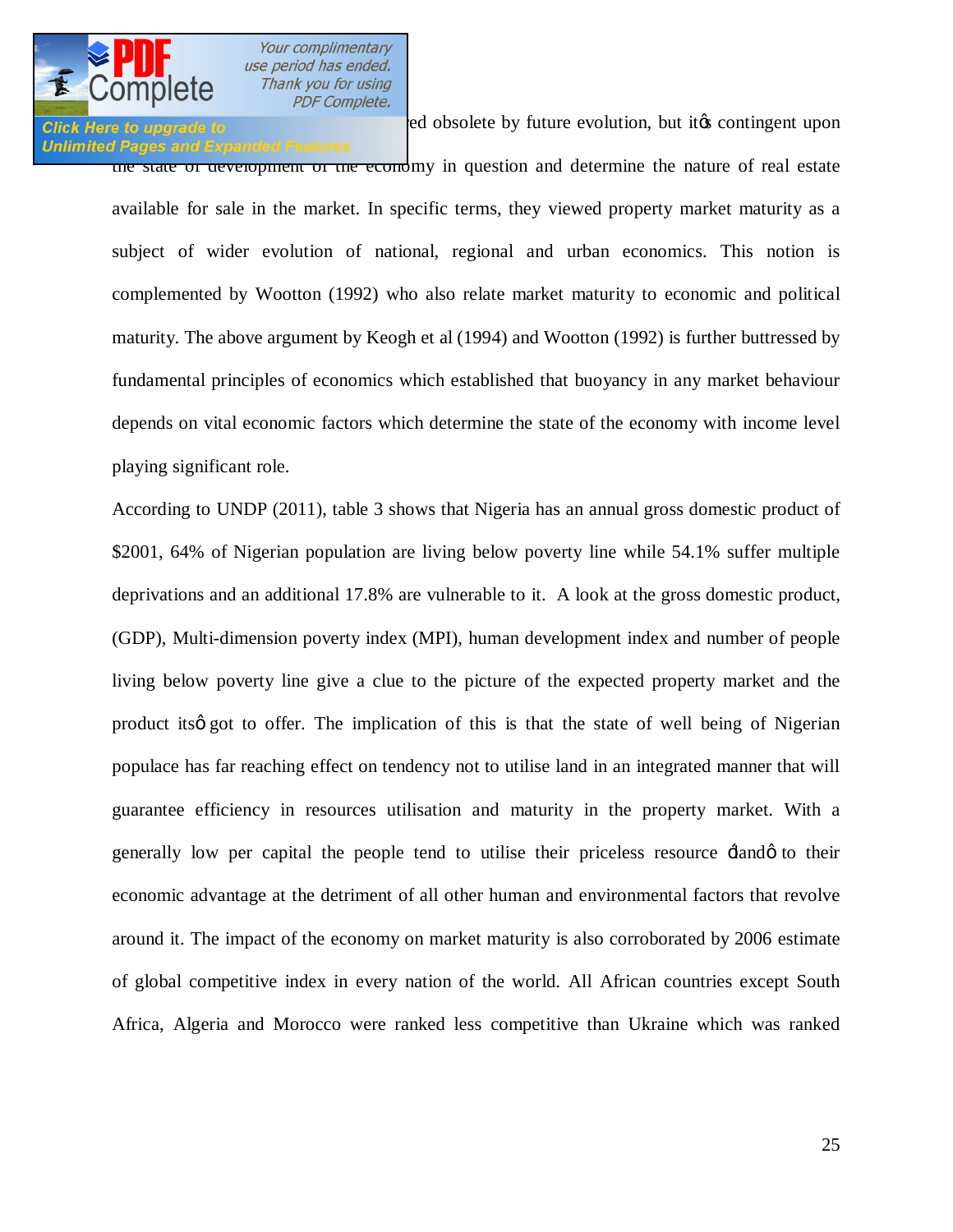

[lowest on Lang LaSalle Transparency](http://www.pdfcomplete.com/cms/hppl/tabid/108/Default.aspx?r=q8b3uige22) index. Nigeria was rated with an index of 3.45 which

**Unlimited Pages and Expanded Features** 

made it unattractive to global real estate investors.

## Table 4, Nigeria key Economic Indicators

| <b>Indicators</b>                                        | Value  |
|----------------------------------------------------------|--------|
| <b>GDP</b>                                               | \$2001 |
| Number of People Living below Poverty Line               | 64%    |
| Number of People Suffering from Multiple Deprivation     | 54%    |
| Number of Vulnerable to Suffer from Multiple Deprivation | 17.8%  |
| Multidimensional Poverty index                           | 0.310  |
| Inflation                                                | 11.0%  |
| Source: UNDP 2011                                        |        |

Other factors affecting the maturity of Nigeria residential property market which are largely driven by other criteria are discussed below for illustrative purpose.

Another factor affecting the maturity of Nigeria residential property market is itsø highly speculative nature; whose elimination is one of the primary objectives for promulgating the Land Use Act in 1978. Despite this Act, Nigerian land market remains highly speculative given it  $\alpha$ private nature which largely ensure that highest bidders acquire as many plots as they want; hoard and sell after creating artificial scarcity to facilitate increase in price. The section of the Act [session vi, sub-section  $(a\&b)$ ] which limits holding  $\&$  size by individual in urban areas to half hectare has not been effectively enforced to control land held by individual and forestall speculation. The market is not flexible to peoples *p* needs but rather at the mercy and dictates of land speculator who buy at relatively cheap prices to sell at exorbitant prices. While quantitative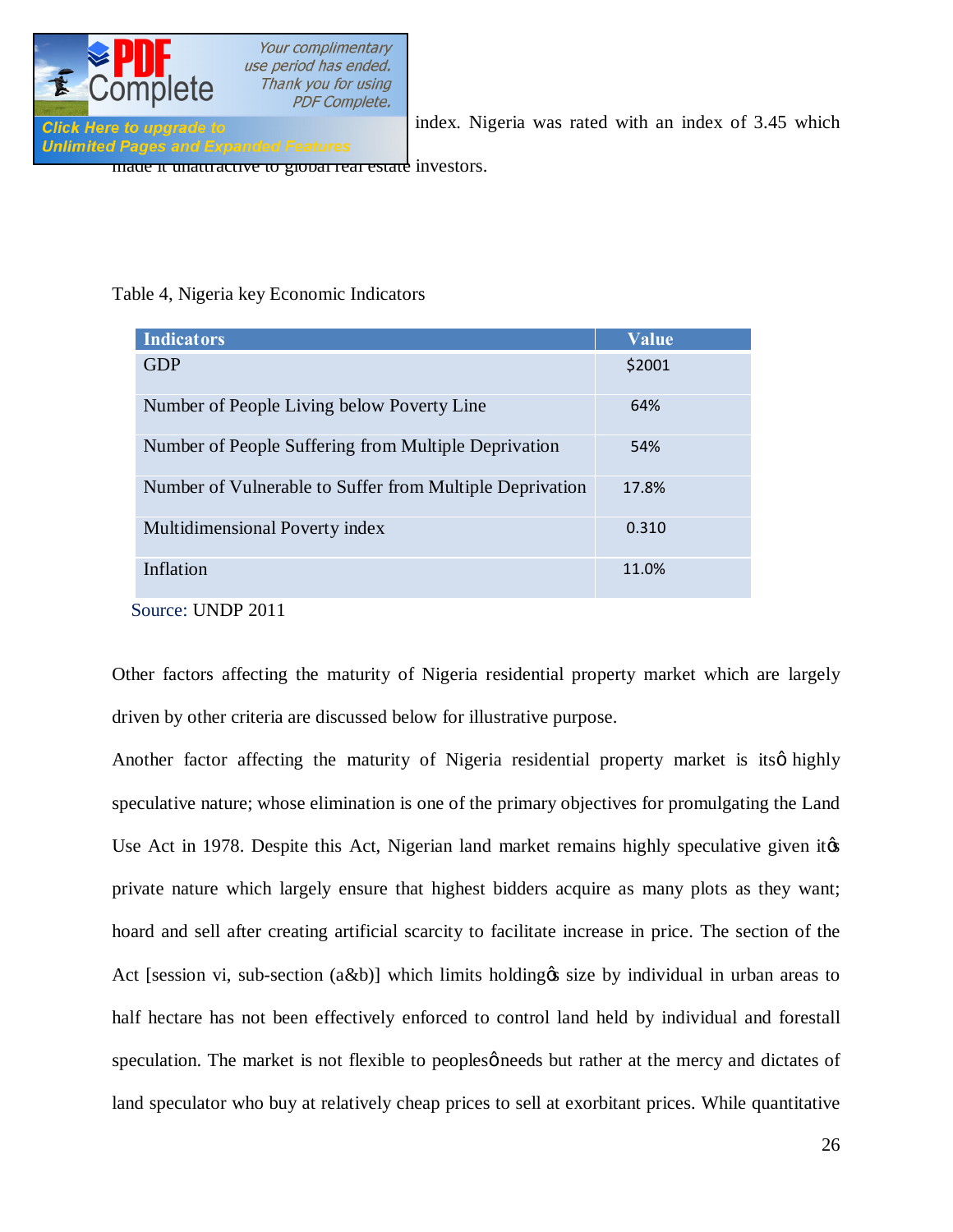## **Unlimited Pages and Expanded Features**

**Click Here to upgrade to remains may be a set of the urban centre;** housing supply market is highly

inelastic to demand at long and short run. For instance, the perpetual high level of housing need that crept in from  $20<sup>th</sup>$  to the  $21<sup>st</sup>$  century and bloated room occupancy density of 8 persons per room in high residential density area of Lagos explains the inflexible nature of Nigeria property market at both short and long run. Olokesusi (2011) declared that the inability of the urban poor households to gain access to formal housing market compelled access to shelter through the informal housing supply system and slums covering between 30% and 70% in most cities. Factors such as poor accessibility to housing finance which is necessary to overcome the capital intensive nature of housing provisions, accounted for poor responsiveness of supply (rendering the property market almost perfectly inelastic) to change in demand especially by the low income group. Given the; speculative nature of the Nigeria property market, government withdrawal from direct involvement in housing provisions, poor housing financing system, large proportion of slum in most cities and high room occupancy density that negates W.H.O acceptable number of people per habitable room, it is no gainsaying that the Nigeria residential property market is in an emerging situation with reference to flexible market adjustment at both long and short run.

### **Conclusion**

The paper concludes by arguing for information flow and the level of compliance with planning as the most important benchmark for determining maturity of residential property market subsector. It observed that information flow and enforcement of Market regulatory framework remain very feeble hence the state of property market maturity remains very low. The paper recognises the impact of information flow and property regulatory frameworks on the ability of property market to offer quality products. The recognition is further strengthened by Lasalle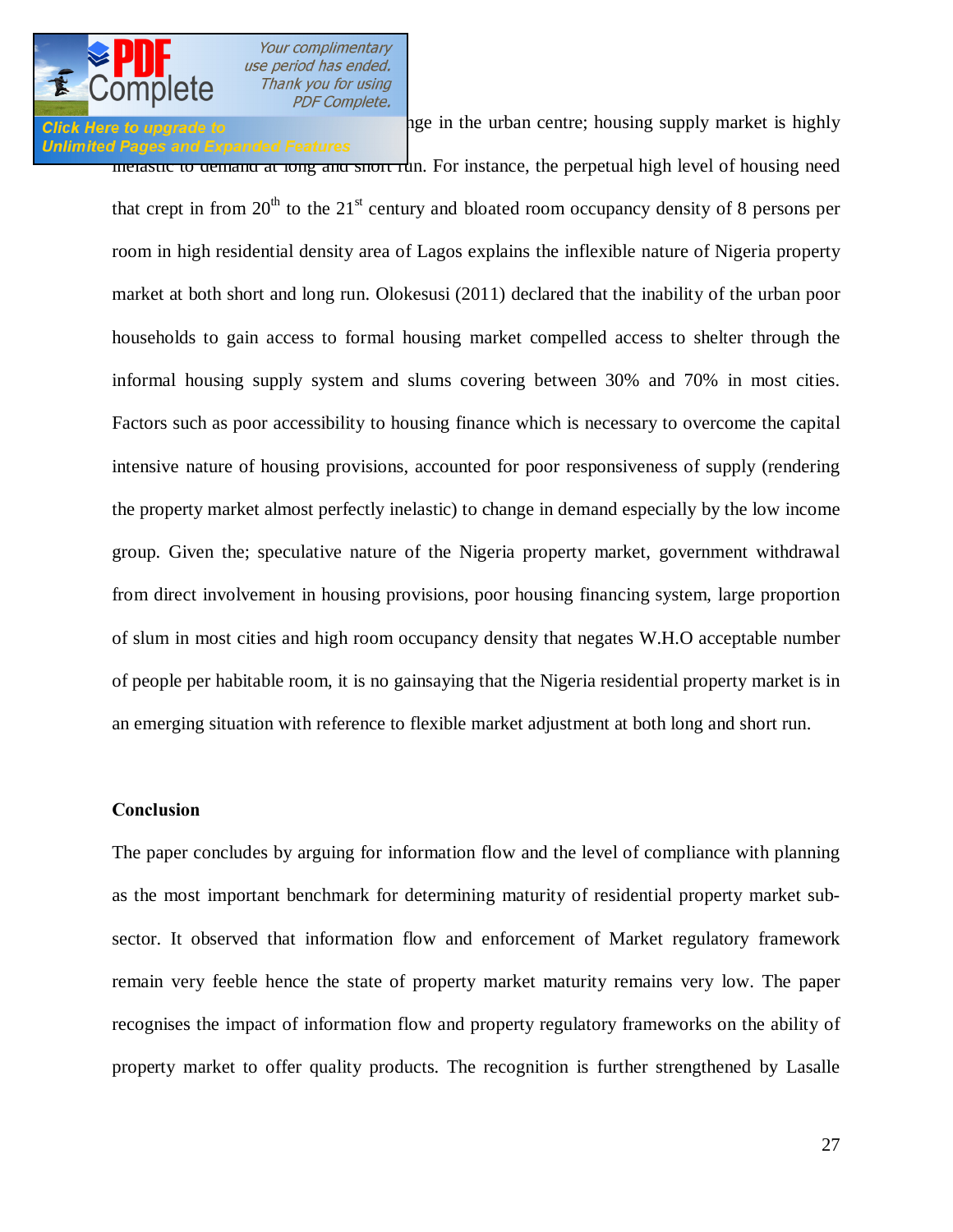

Click Here to upgrade to **and asset and ascent of Chinese property market to maturity curve.** This

**Unlimited Pages and Expanded Features** was primarily information flow, government policies and long term

planning. Therefore, it set out a new maturity framework for Nigeria residential property market where information flow and compliance with planning are considered as the major factor.

The paper argue for a total re-engineering of property information flow channel and the legal regulatory framework to produce a mature property market which could offer quality residential properties at par with what is offered by mature property market in the international scene. Finally, we suggest that further area of studies could explore and develop a framework for measuring commercial property market maturity in Nigeria and possibly Africa.

### **References**

ADEDIJI, B. (2009) The State of Lagos Housing Market. Lagos.

- AKINBOGUN, S. P. (2007) An Assessment of Land Encroachment and it to Implication on Development in Abuja, NigeriaMaster& Degree Thesis Submitted to Department of Estate Management, Federal University of technology Akure, Nigeria.
- ANIM-ODAME, W. K., KEY, T. & STEVENSON, S. (2010) Residential Market Development in sub-Sahara Africa. *International Journal Housing Market and Analysis,* Vol.3 pp.308- 326.
- ARIBIGBOLA, A. (2005) Improving Urban Land Use Planning and Manangement in Nigeria: The Case of Akure *Theoretical and Empirical Researches in Urban Management,* Vol.3.
- ARIBIGBOLA, A. (2011) Housing Affordability as a factor in the Creation of Sustainable Environment in Developing World: The Example of Akure, Nigeria. *Journal of Human Ecology,* Vol.35.
- CHIN, H. & DENT, P. (2005) An Analysis of the Level of Maturity in South-East Asian Property Markets. *Pacific Rim Property Research Journal,* vol.4.
- D'ARCY, E. & KEOGH, G. (1999) The Property Market and Urban Competitiveness: A Review. *Urban Studies,* vol. 36**,** 917-928.
- ENGLUND, P., KIM, K.-H., MALPEZZI, S. & TURNER, B. (2005) Housing Tenure Across Countries: The Effects of Regulations and Institutions Los Cabos, Mexico
- FADAIRO, G. & GANIYU, S. (2010) Effects of Flooding on the Built Environment in Akure, Nigeria. IN LARYEA, S., LEIRINGER, R. & HUGHES, W. (Eds.) *West Africa Built Environment Research* Accra Ghana.